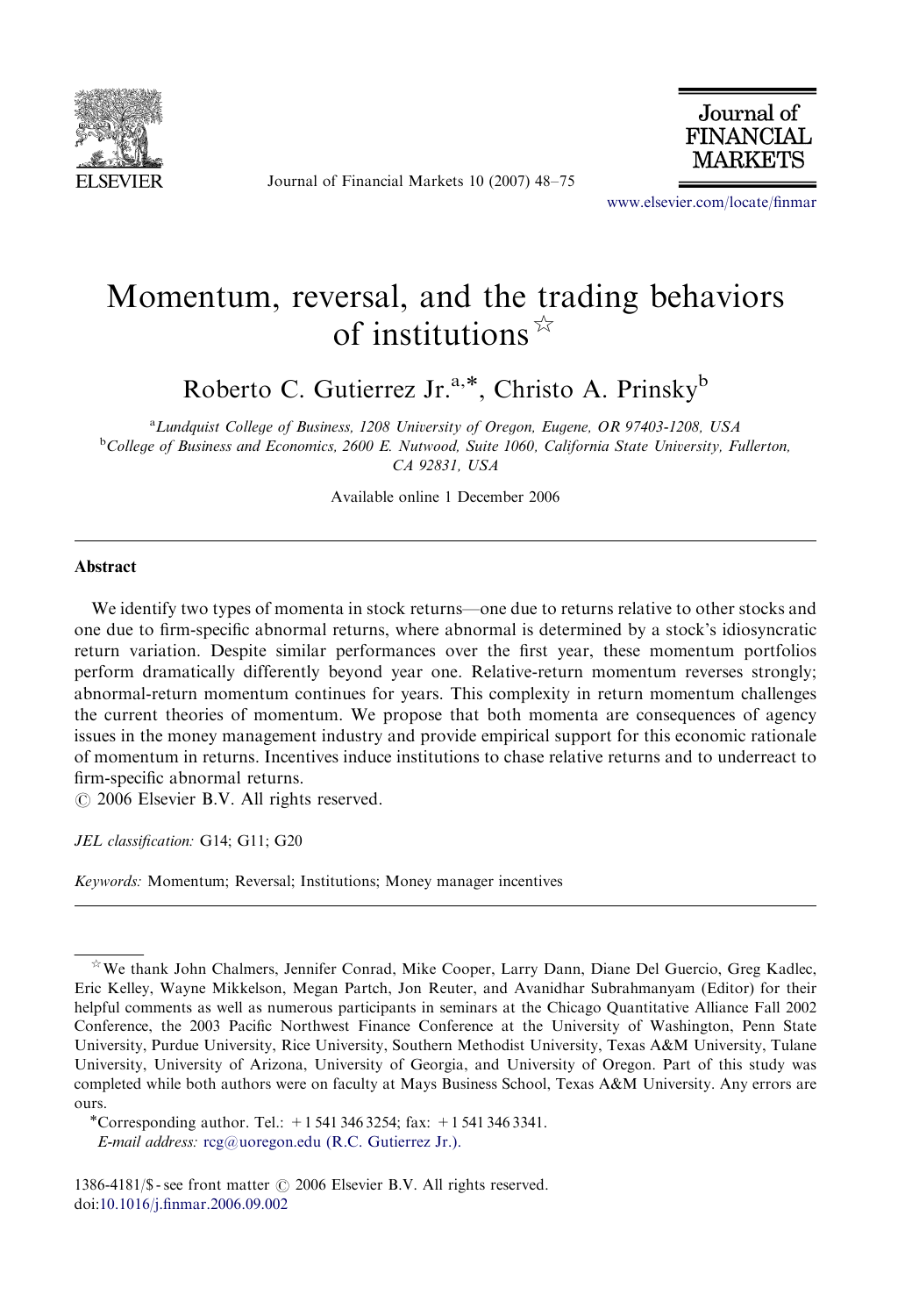## 1. Introduction

Momentum in stock returns presents one of the strongest challenges to the efficiency and rationality of financial markets. Why does buying stocks with the highest returns over the prior six to twelve months and shorting stocks with the lowest returns generate robust profits?<sup>1</sup> Thus far, risk-based explanations have had little empirical success. As a consequence, most theories of momentum rely on behavioral and cognitive biases of investors.<sup>2</sup>

We present findings that challenge the most prominent theories of momentum while providing support for a new agency-based rational explanation suggesting that institutions play a role in generating momentum in returns. First, we document that there are two types of momenta—one due to returns relative to other stocks and one due to firm-specific abnormal returns, where abnormal is determined by a stock's own idiosyncratic return variation. Our motivation for isolating these types of momenta is based on two findings in the literature. One, the profits to the standard relative-return momentum portfolios reverse on average in the long run (two to five years after formation), suggesting an overreaction to relative returns. Two, abnormal returns following corporate events such as earnings surprises, dividend changes, share repurchases, stock splits, and seasoned equity offerings continue for years without reversing, suggesting an underreaction to firm-specific news.<sup>3</sup> Consistent with these other results, the two types of momenta we identify perform dramatically differently after the first year of their holding periods, revealing a complexity to momentum that current theories cannot accommodate. Second, we show that the trading of institutions contributes to both types of momenta in ways that are consistent with their incentives as money managers, thereby supporting an economic rationale for momentum in returns. Agency issues provide a parsimonious and rational theory of momentum that is consistent with our new empirical facts.

To examine the two types of momenta, we construct portfolios based on firm-specific abnormal returns and raw returns independently and then separate the stocks with abnormal-return momentum from the stocks with relative-return momentum. Relativereturn-momentum stocks are identified as those in the extreme deciles of prior six-month returns, as introduced by [Jegadeesh and Titman \(1993\).](#page-26-0) Abnormal-return-momentum stocks are identified as those with firm-specific residual returns more than one standard deviation from zero. Both momentum portfolios generate significant and robust profitability in the first twelve months of their holding periods. We find that relativereturn momentum reverses strongly in months thirteen through sixty with average profits around negative 40 basis points per month. In contrast, abnormal-return momentum

<sup>1</sup> Following [Jegadeesh and Titman's \(1993\)](#page-26-0) seminal study, [Rouwenhorst \(1998, 1999\)](#page-27-0), [Griffin et al. \(2005\)](#page-26-0), [Grundy and Martin \(2001\)](#page-26-0), and [Schwert \(2003\)](#page-27-0) find momentum in stock returns throughout the world, in U.S. returns before 1960, and even in U.S. returns after the publication of [Jegadeesh and Titman's \(1993\)](#page-26-0) results. <sup>2</sup>

 ${}^{2}$ [Fama and French \(1996\),](#page-26-0) [Moskowitz \(2003\)](#page-27-0), [Cooper et al. \(2004\)](#page-26-0), and [Liu et al. \(2003\)](#page-27-0) find that momentum cannot be captured by various measures of factor risks. [Lewellen and Shanken \(2002\)](#page-27-0) and [Brav and Heaton \(2002\)](#page-25-0) note that rational learning under uncertainty can generate momentum, but this theory has yet to be tested. [Chan](#page-26-0) [et al. \(1996\)](#page-26-0) and [Grinblatt and Han \(2005\)](#page-26-0) suggest that momentum is due to underreaction to firm-specific news. On the other hand, [Daniel et al. \(1998\)](#page-26-0), [Hong and Stein \(1999\),](#page-26-0) and [Barberis et al. \(1998\)](#page-25-0) suggest that momentum is due to overreaction to firm-specific news.

 ${}^{3}$ [Lee and Swaminathan \(2000\)](#page-27-0) and [Jegadeesh and Titman \(2001\)](#page-26-0) find long-run reversal for momentum portfolios. A list of studies finding post-event continuation in returns is provided in the appendix of [Daniel et al.](#page-26-0) [\(1998\).](#page-26-0) In addition, [Chan \(2003\)](#page-26-0) finds long-run continuation in returns following headline media news.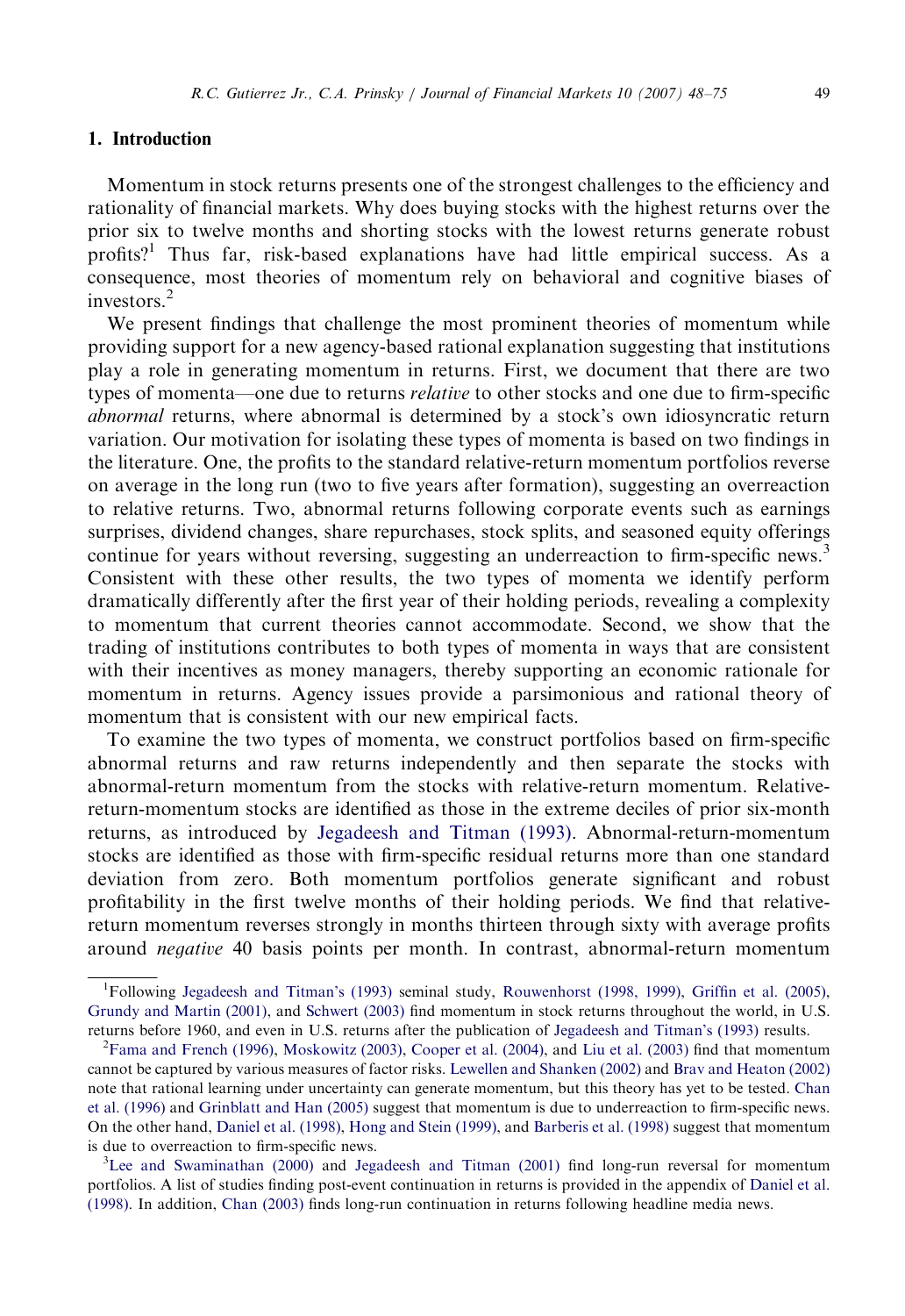persists on average for at least four years, generating profits in months thirteen through sixty around *positive* 20 basis points per month. The five-year difference in cumulative returns across the abnormal-return-momentum and relative-return-momentum portfolios is roughly 30%, revealing a stark distinction between abnormal-return and relative-return momenta.

The finding of two types of momenta is important for several reasons. First, we find that the long-run profitability of momentum portfolios depends critically on the type of momentum present. Relative-return momentum reverses and is consistent with overreaction. Abnormal-return momentum persists and is consistent with underreaction. Current theories do not predict these differences. Second, the long-run momentum in abnormal returns extends the empirical evidence of underreaction to firm-specific news beyond the distinct news announcements in corporate events and media headlines. We find that underreaction extends more broadly to include even the firm-specific information captured in returns. Such a pervasive phenomenon deserves further attention and suggests an avenue of research away from event-specific explanations of underreaction.

We continue our analysis by examining how changes in the institutional ownership of stocks relate to our momentum findings. Do institutions overreact to extreme relative returns and underreact to firm-specific abnormal returns? First, we find that institutions buy relative-return winners and sell relative-return losers at rates far above average, but institutions buy abnormal-return winners and sell abnormal-return losers as if they were any other stock. These results suggest that institutions chase relative returns, possibly resulting in an overreaction, but institutions ignore firm-specific abnormal returns, possibly resulting in an underreaction. Second, we examine how changes in institutional ownership affect the profits of each type of momentum portfolio. We find that the relativereturn-momentum stocks that institutions most support (i.e., winners they buy the most of and losers they sell the most of) reverse strongly in the long run, while the relative-returnmomentum stocks that institutions least support (i.e., winners they buy the least of and losers they sell the least of) do not reverse. This variation in long-run profits is consistent with institutions' overreacting to relative returns. On the other hand, the abnormal-returnmomentum stocks that institutions least support display momentum that persists for years, while the abnormal-return-momentum stocks that institutions most support do not. This variation in profits is consistent with institutions' underreacting to firm-specific abnormal returns. In sum, institutions are empirically linked to both types of momenta.

We propose that the incentives of money managers can induce managers to underreact to firm-specific abnormal returns and to overreact to relative returns. [Lakonishok et al.](#page-27-0) [\(1994\),](#page-27-0) [Shleifer and Vishny \(1997\)](#page-27-0), and others note that agency issues in delegated money management can have consequences for asset pricing. The general notion is that, on one hand, institutions keep their portfolios near a market index, for reputation and career concerns, which hinders managers from fully exploiting firm-specific information, possibly generating an underreaction to firm-specific news. On the other hand, when institutions do deviate from an index, they tend to tilt toward stocks with higher prior returns because their clientele demands relative returns. Chasing relative returns may generate an overreaction.<sup>4</sup> Our analysis of institutional trading supports these agency explanations

<sup>4</sup> [Chan et al. \(2002\)](#page-26-0) document that mutual funds tend to cluster near an index but deviate in the direction of stocks with higher prior returns. [Gruber \(1996\),](#page-26-0) [Sirri and Tufano \(1998\),](#page-27-0) and [Del Guercio and Tkac \(2002\)](#page-26-0)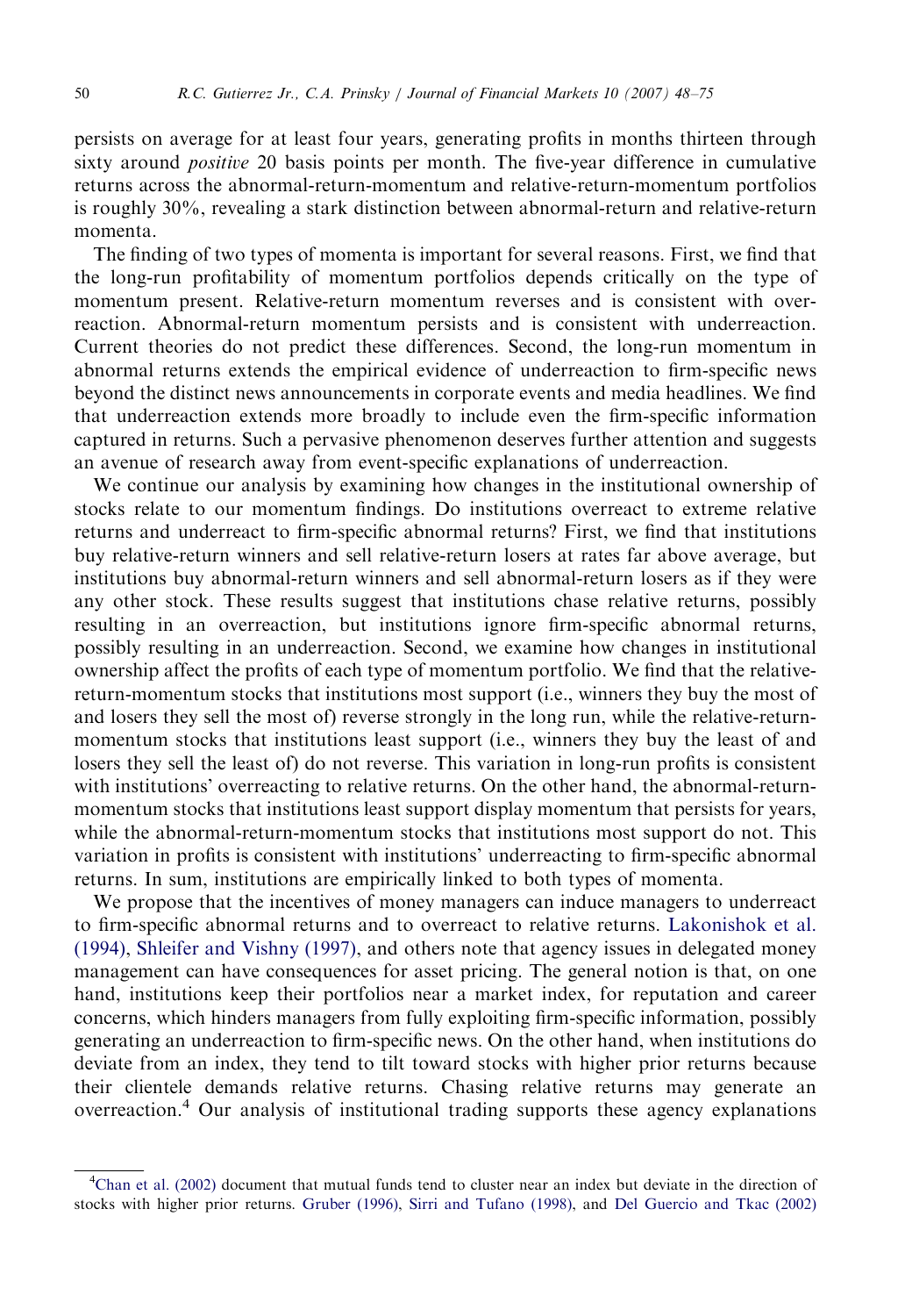of momentum in returns and dovetails with the recent literature on the limits of arbitrage, surveyed by [Barberis and Thaler \(2003\)](#page-25-0).

Throughout the paper we consider numerous robustness checks of our findings. With regard to the construction of our abnormal-return-momentum portfolios, we consider single-index and multifactor models of expected returns to estimate abnormal returns as well as several ways of defining abnormal-return winners and losers. With regard to the performance evaluation of our momentum portfolios, we employ several unconditional factor models, conditional versions of the CAPM, estimates of an empirical stochastic discount factor similar to [Chen and Knez \(1996\)](#page-26-0), and size-and-book-to-market-matched returns. To alleviate concerns that the changes in portfolio composition each month might result in changes in risk that we are not otherwise capturing, we also use the average of the factor loadings from the individual stocks as the proxies for potentially dynamic portfolio loadings. With regard to robustness across stock size, we examine equal-weighted and value-weighted portfolios as well as large-stock subsets. Our findings are robust across all these alternatives and across subperiods.

In Section 2, we define abnormal-return momentum and examine the profits to abnormal-return-momentum portfolios. We highlight the disparate performances of relative-return momentum and abnormal-return momentum in Section 3. In Section 4, we examine the relations between institutional trading, momentum, and long-run reversal. Section 5 presents robustness checks of the momentum and reversal patterns, and Section 6 provides characteristics of the stocks in the various momentum portfolios we construct. We conclude in Section 7.

## 2. Isolating momentum due to abnormal returns

Our sample is constructed from all stocks traded on the NYSE, AMEX, and NASDAQ from 1960 through 2000. For all portfolios, the first holding period begins January of 1963. We exclude stocks priced below \$5 at the end of the formation periods to reduce microstructure concerns.

## 2.1. Construction of the abnormal-return momentum portfolios

The momentum first identified by [Jegadeesh and Titman \(1993\)](#page-26-0) is based on relative raw returns. Stocks with the highest returns are the winners and are held in a long position; stocks with the lowest returns are the losers and are held in a short position. As noted in the introduction, we seek to compare momentum due to relative returns with momentum due to firm-specific abnormal returns (i.e., firm-specific news). To do so, we first must estimate abnormal returns. Using a market-index model, we calculate the firm-specific return of a given stock.

For each stock i and each month t, we estimate Eq.  $(1)$  over the previous five years:  $[t - 60, t - 1]$ , requiring at least 24 monthly observations during that window.

$$
r_{it} - r_{ft} = \alpha_i + \beta_i (r_{Mt} - r_{ft}) + \varepsilon_{it}, \qquad (1)
$$

<sup>(</sup>footnote continued)

examine capital flows into mutual funds and find that fund investors chase relative returns in addition to, or possibly in lieu of, risk-adjusted (firm-specific) returns.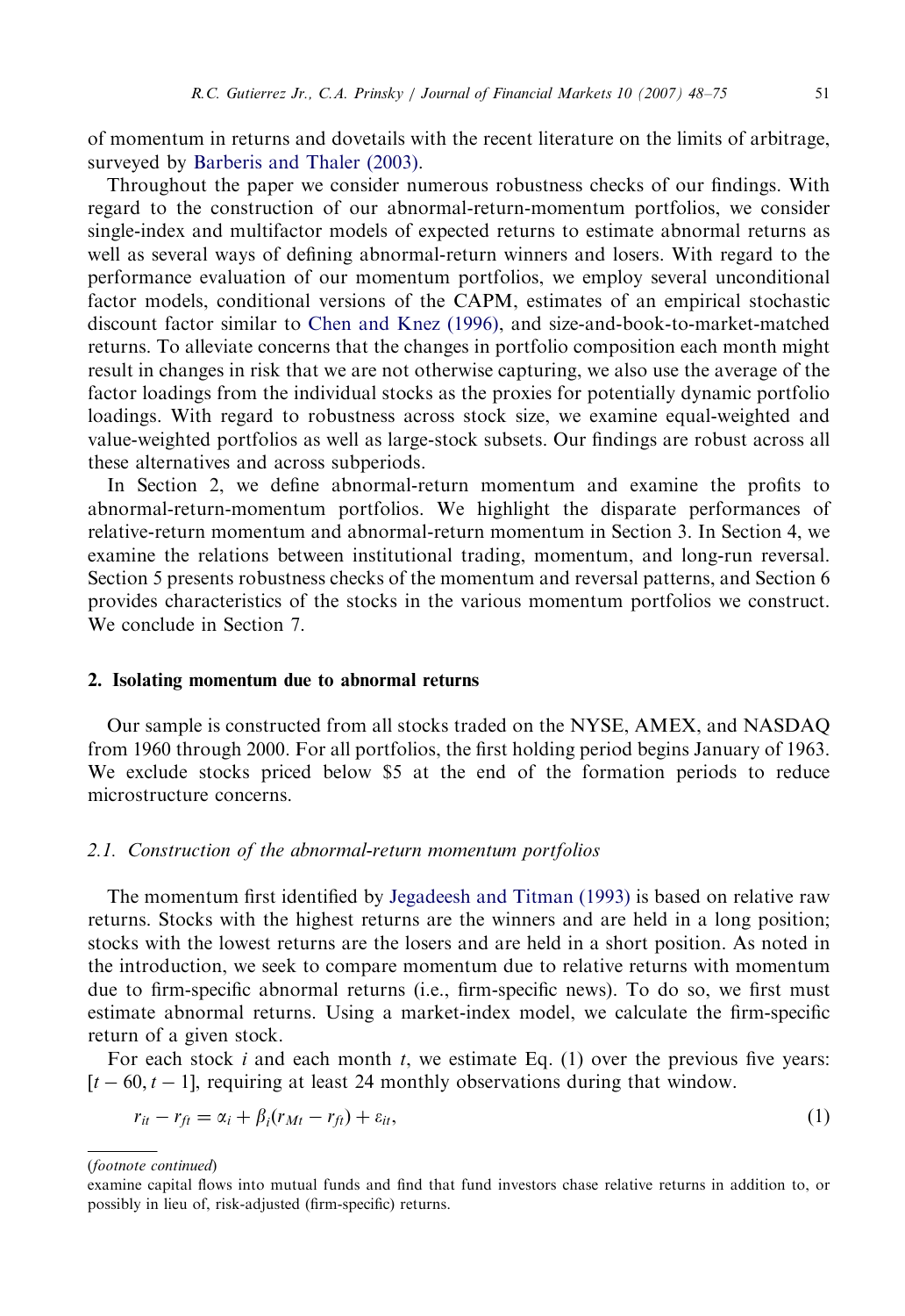where  $r_{it}$  is the return on stock i in month t,  $r_{ft}$  is the one-month T-bill rate in month t,  $r_{Mt}$ is the return on the CRSP value-weighted index in month t,  $\alpha_i$  and  $\beta_i$  are parameters to be estimated, and  $\varepsilon_{it}$  is the residual return for stock *i* in month *t*. Afterwards, we calculate the firm-specific abnormal return of the stock in month  $t$  based on the estimated parameters.

$$
\hat{\varepsilon}_{it} = r_{it} - r_{ft} - \hat{\alpha}_i - \hat{\beta}_i (r_{Mt} - r_{ft}). \tag{2}
$$

For each stock and each month, this procedure identifies two quantities, the residual return of the stock in month t,  $\hat{\varepsilon}_{it}$ , and the estimated variance of the residual over the prior five years,  $\hat{\sigma}_{\epsilon_{it}}^2$ . Note that the alpha from the estimation period serves as a general control for misspecification in the model of expected returns. We have also estimated residuals using the [Fama and French \(1993\)](#page-26-0) three-factor model, using a two-factor model comprised of the market portfolio and the appropriate industry portfolio for stock  $i$  from the 48 industry portfolios of [Fama and French \(1997\)](#page-26-0), and using a sixty-month moving average of an individual stock's return.<sup>5</sup> The findings are unchanged.

We identify abnormal-return winners and losers over the J-month formation period  $[t - J, t - 1]$  by first cumulating the monthly residual returns of each stock over the J months and also cumulating the variances of the monthly residuals over the J months. The parameters of (1) and the stock-specific return variances are updated each month over the J-month formation period. Stock *i* is a J-month winner during months  $[t-J, t-1]$  if its cumulative residual return over the period is greater than or equal to the square root of its cumulative variance. Stock *i* is a *J*-month loser during months  $[t-J, t-1]$  if its cumulative residual return over the period is less than or equal to the negative square root of its cumulative variance. Standardizing the residual return yields an improved measure of the extent to which a given firm-specific return shock is actually news, as opposed to noise, thereby facilitating a better interpretation of the residual as firm-specific information. We use the one-standard-deviation threshold to maintain a sufficient number of stocks per month in subsequent analyses, but we have also implemented the strategies based on oneand-a-half and two standard deviations, and all findings remain unchanged. In short, abnormal-return momentum behaves consistently no matter how we measure it.

Following the above procedure, we identify two groups of stocks, abnormal-return winners and abnormal-return losers, and we hold them for K months,  $[t+1, t+K]$ ; we refer to these months as the holding period. We skip a month between the formation period and the holding period to mitigate the negative serial correlation due to bid-ask bounce. Following [Jegadeesh and Titman \(1993\)](#page-26-0), we employ a calendar-time method to increase the power of the tests but to avoid the pitfalls induced by overlapping returns. In any particular calendar month, we identify  $K$  portfolios of winner and loser stocks respectively. Each of the K portfolios represents a different vintage of the J-month strategy which is currently open in that month. The return in a given calendar month is the equallyweighted return of the component stocks across the  $K$  portfolios. This produces a timeseries of monthly returns to the respective winner and loser portfolios for the holding period  $[t + 1, t + K]$ . Afterwards, we subtract the return of the loser portfolio each month from the return of the winner portfolio. The resulting profits represent a zero-cost trading strategy which is long in the winners and short in the losers.

<sup>&</sup>lt;sup>5</sup>We thank Kenneth French for providing these data on his website. The definitions of the industries are provided on the website as well.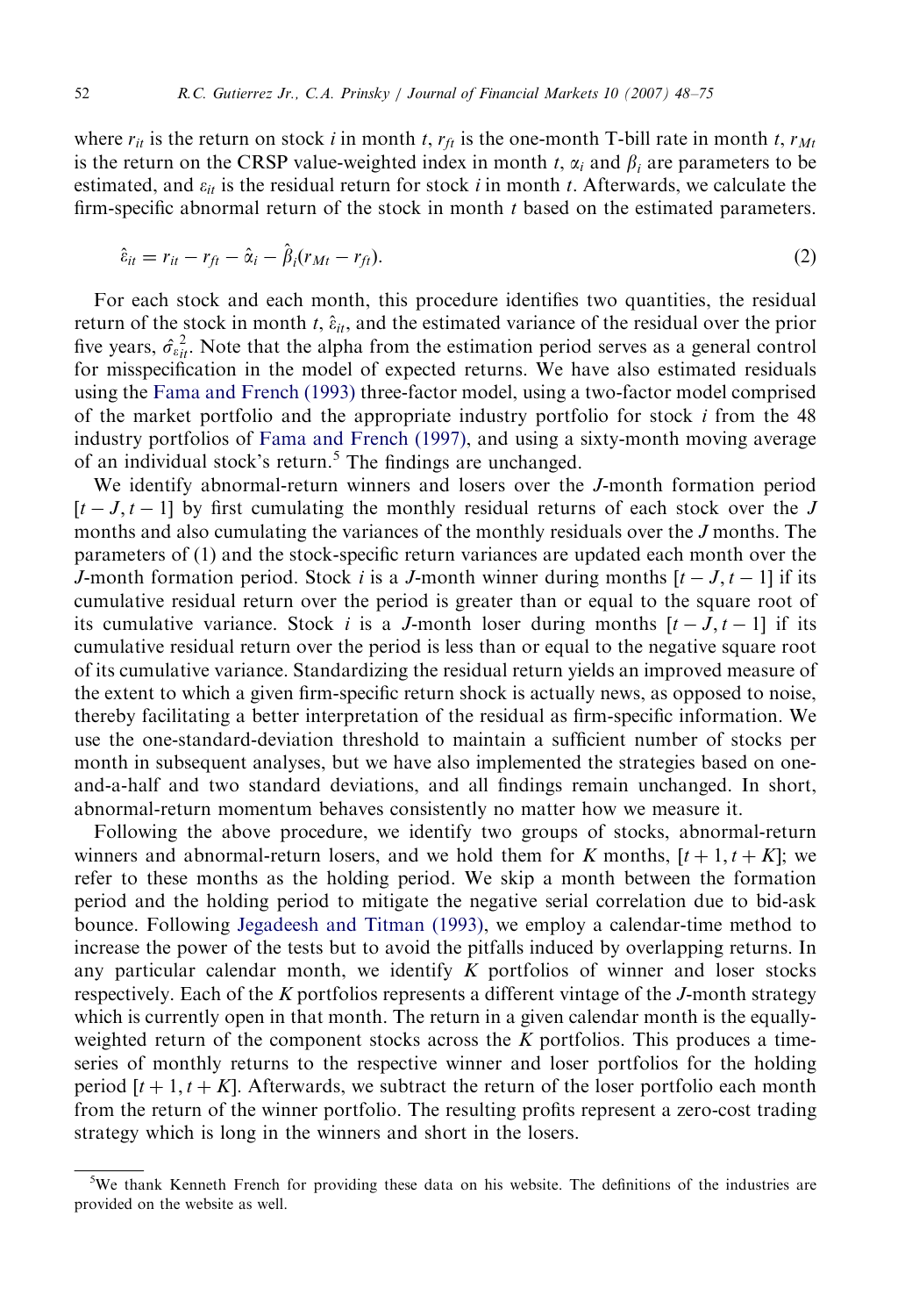Our measure of firm-specific abnormal return differs from raw return by a function of  $\alpha_i$ ,  $\sigma_{\varepsilon_i}$ , and  $\beta_i$ , though  $\beta_i$  is not expected to generate any cross-sectional differences. For those readers who are already wondering about the relative extent to which  $\alpha_i$  and  $\sigma_{\varepsilon_i}$  drive the forthcoming results, we can state that both measures contribute to our findings, with  $\alpha_i$ playing the larger role. In addition, we can confirm that our results are qualitatively similar if we do not standardize the residual return and instead define abnormal-return winners and losers using a cross-sectional decile sort of residual returns. Measuring expected returns with  $\alpha_i$  estimated over only the prior 12 months or with  $\alpha_i$  set to zero also generates qualitatively similar results to those reported in later sections.

## 2.2. Performance evaluation

We consider various formation and holding periods for the abnormal-return momentum portfolios (and the relative-return momentum portfolios defined later). To evaluate performance during the holding period, we follow the calendar-time procedure of [Jegadeesh and Titman \(1993\)](#page-26-0) which is also the long-run procedure recommended for the event-study literature by [Fama \(1998\)](#page-26-0) and [Mitchell and Stafford \(2001\).](#page-27-0) Since there is no clear consensus on what model of expected returns is best, though, we consider a wide variety. In the tables, we report three performance metrics: raw returns, CAPM alphas, and [Fama and French \(1993\)](#page-26-0) three-factor alphas. We also evaluate portfolio performance using a conditional CAPM, a conditional CAPM with human capital, and several estimates of the stochastic discount factor of [Chen and Knez \(1996\)](#page-26-0). The findings are unchanged and are not provided for the sake of brevity. These alternative models of expected returns are detailed in Sections A.1, A.2, and A.3 of the Appendix.

[Mitchell and Stafford \(2001\)](#page-27-0) raise additional concerns regarding long-run performance evaluation. Following their suggestions, we address potential concerns. First, we control for the inability of the Fama-French three-factor model to fully explain average returns across size and book-to-market categories (for example, small value stocks) by subtracting the returns to matching size/book-to-market stocks from the returns of the selected momentum stocks. Second, the factor loadings of the momentum portfolio might change over time as the composition of the portfolio changes. We allow for this by using average factor loadings of the individual stocks comprising each portfolio as proxies for the portfolio's loadings. Third, we consider value-weighted portfolios as well as equalweighted portfolios. The inferences about abnormal profit spreads between winner and loser stocks documented in the upcoming tables are unaffected by the comprehensive set of performance-evaluation procedures we consider, and are not provided for brevity's sake. Different procedures, however, can affect inferences on whether the winners or the losers are primarily responsible for the abnormal return spread between the two sets of stocks. Details of the matching technique and of the factor-loadings procedure are provided in Sections A.4 and A.5 of the Appendix. In short, our findings for abnormal-return momentum and for relative-return momentum are remarkably robust.

## 2.3. Momentum profits of abnormal-return portfolios

We begin our examination by documenting the performances of portfolios of stocks experiencing firm-specific abnormal returns (denoted as "ABN") for  $J = 6$  and  $J = 12$ . [Table 1](#page-6-0) displays the performances of these portfolios during three holding periods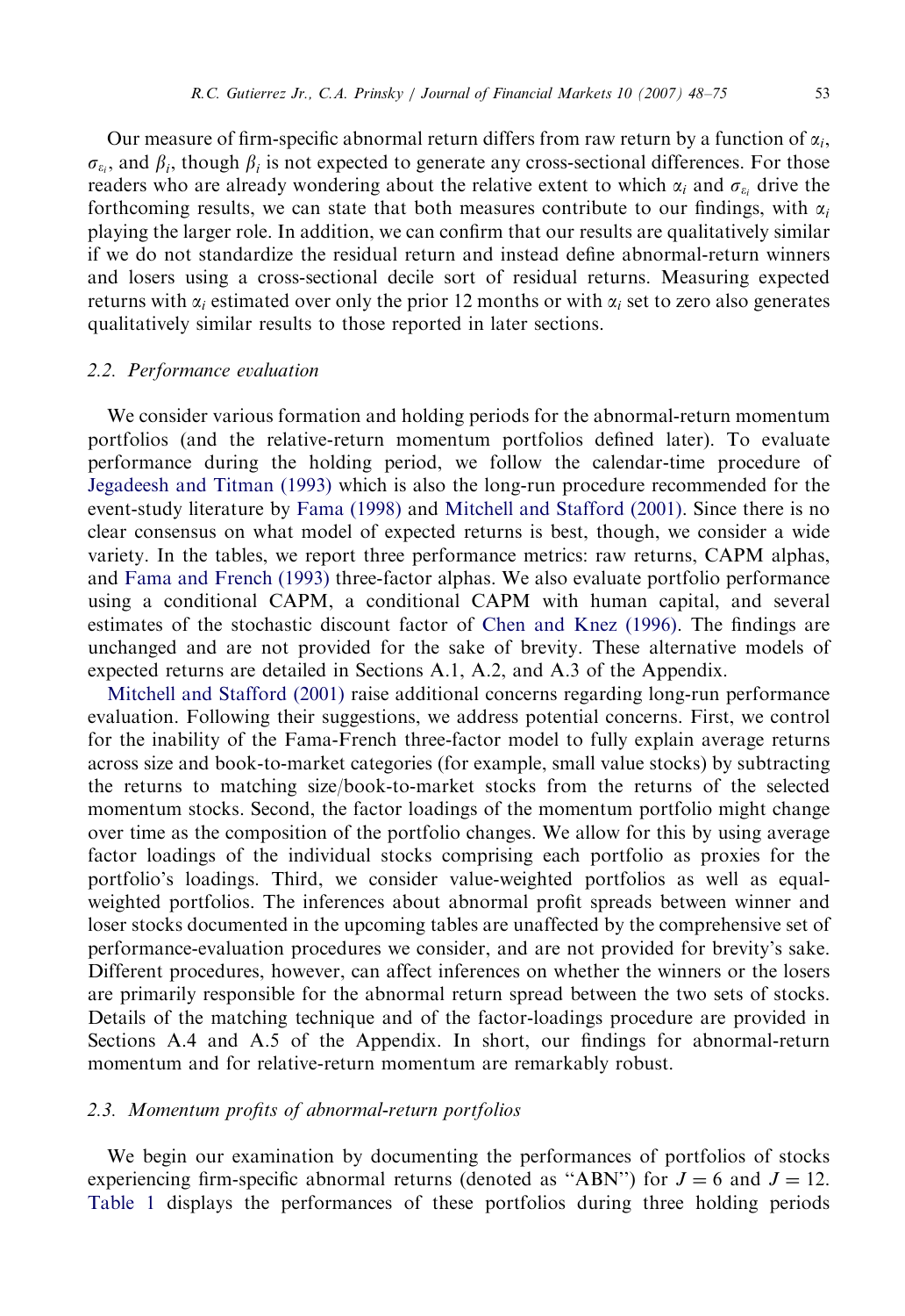<span id="page-6-0"></span>Abnormal-return momentum

For each stock *i* and each month *t*, we estimate Eq. (1) over the previous five years:  $[t - 60, t - 1]$ , requiring at least 24 monthly observations. We obtain the residual return of the stock using Eq. (2). To identify abnormal performance over the *J*-month formation period  $[t - J, t - 1]$ , we first cumulate the residual monthly returns of each stock over the J months and cumulate the variances of the monthly residuals over the J months. Winner (loser) stocks over months  $[t - J, t - 1]$  are identified when the cumulative residual return over the period is greater (less) than or equal to the square root (negative square root) of its cumulative variance. We report below the performances of the equally-weighted calendar-time portfolios during the holding periods  $[t + 1, t + K]$  for  $K = 6, 12,$  and  $[t + 13, t + K]$  for  $K = 60$ . Panels A and B give the mean performances for the 6-month and 12month formation periods  $(J = 6, 12)$ , respectively, over the 1963:01 to 2000:12 period, with the t-statistics in parentheses. The columns correspond to the three performance metrics and three holding-period windows.

|                                       | Mean return       |                    |                     |                   | CAPM alpha         |                     |                   | Fama-French alpha  |                     |  |
|---------------------------------------|-------------------|--------------------|---------------------|-------------------|--------------------|---------------------|-------------------|--------------------|---------------------|--|
|                                       | Months<br>$1 - 6$ | Months<br>$1 - 12$ | Months<br>$13 - 60$ | Months<br>$1 - 6$ | Months<br>$1 - 12$ | Months<br>$13 - 60$ | Months<br>$1 - 6$ | Months<br>$1 - 12$ | Months<br>$13 - 60$ |  |
| Panel A: Formation period $[-6, -1]$  |                   |                    |                     |                   |                    |                     |                   |                    |                     |  |
| Winners – Losers                      | 1.14              | 0.84               | 0.03                | 1.11              | 0.80               | 0.03                | 1.20              | 0.94               | 0.09                |  |
|                                       | (8.01)            | (6.87)             | (0.65)              | (7.80)            | (6.59)             | (0.59)              | (8.66)            | (7.97)             | (1.87)              |  |
| Winners                               | 1.26              | 1.09               | 0.77                | 0.66              | 0.49               | 0.21                | 0.53              | 0.36               | $-0.01$             |  |
|                                       | (4.75)            | (4.14)             | (3.13)              | (5.20)            | (4.07)             | (1.92)              | (8.29)            | (6.52)             | $(-0.29)$           |  |
| Losers                                | 0.13              | 0.25               | 0.74                | $-0.45$           | $-0.32$            | 0.18                | $-0.67$           | $-0.57$            | $-0.11$             |  |
|                                       | (0.50)            | (1.00)             | (2.96)              | $(-3.58)$         | $(-2.55)$          | (1.52)              | $(-6.96)$         | $(-6.55)$          | $(-1.78)$           |  |
| Panel B: Formation period $[-12, -1]$ |                   |                    |                     |                   |                    |                     |                   |                    |                     |  |
| $Winners - Lossers$                   | 1.08              | 0.72               | $-0.01$             | 1.03              | 0.68               | $-0.02$             | 1.22              | 0.88               | $-0.06$             |  |
|                                       | (6.63)            | (4.99)             | $(-0.24)$           | (6.34)            | (4.66)             | $(-0.31)$           | (7.85)            | (6.43)             | $(-1.01)$           |  |
| Winners                               | 1.24              | 1.04               | 0.74                | 0.62              | 0.42               | 0.17                | 0.55              | 0.35               | $-0.04$             |  |
|                                       | (4.51)            | (3.84)             | (2.99)              | (4.67)            | (3.35)             | (1.60)              | (7.16)            | (4.99)             | $(-0.77)$           |  |
| Losers                                | 0.16              | 0.32               | 0.75                | $-0.41$           | $-0.25$            | 0.19                | $-0.67$           | $-0.53$            | $-0.10$             |  |
|                                       | (0.63)            | (1.24)             | (3.00)              | $(-3.13)$         | $(-1.93)$          | (1.59)              | $(-6.68)$         | $(-5.77)$          | $(-1.65)$           |  |

 $[t + 1, t + 6]$ ,  $[t + 1, t + 12]$ , and  $[t + 13, t + 60]$ . In month  $t + 1$ , each of the abnormalreturn portfolios contains on average more than 800 stocks, over 400 in the winner and loser component portfolios respectively, which is roughly 15% of the stock universe selected for each side of the portfolio in a given month.<sup>6</sup> Including such a large number of stocks in the portfolios reduces the power of our tests and decreases our ability to find abnormal profits to these strategies since the selected stocks are also components of the factor-mimicking portfolios used for performance evaluation.

Over the 1963:01 to 2000:12 period, the 6-month ABN portfolio, reported in Panel A, generates significant monthly profits between 0.80% and 1.20% per month during the first six and twelve months of the holding period across the three measures of performance. Profits are higher in the first six months. The CAPM alphas and the Fama-French alphas indicate that both sides of the portfolio contribute to the momentum profits. The results for the 12-month ABN portfolio in Panel B are similar.

<sup>6</sup> The two-standard-deviation filter is much more restrictive. Requiring that each calendar month have at least 10 stocks in the portfolios results in roughly 100 stocks on average in the winner portfolios and 70 stocks on average in the loser portfolios using the two-standard-deviation filter. So, roughly three percent of the stock universe is on either side of the portfolio when using the two-standard-deviation filter.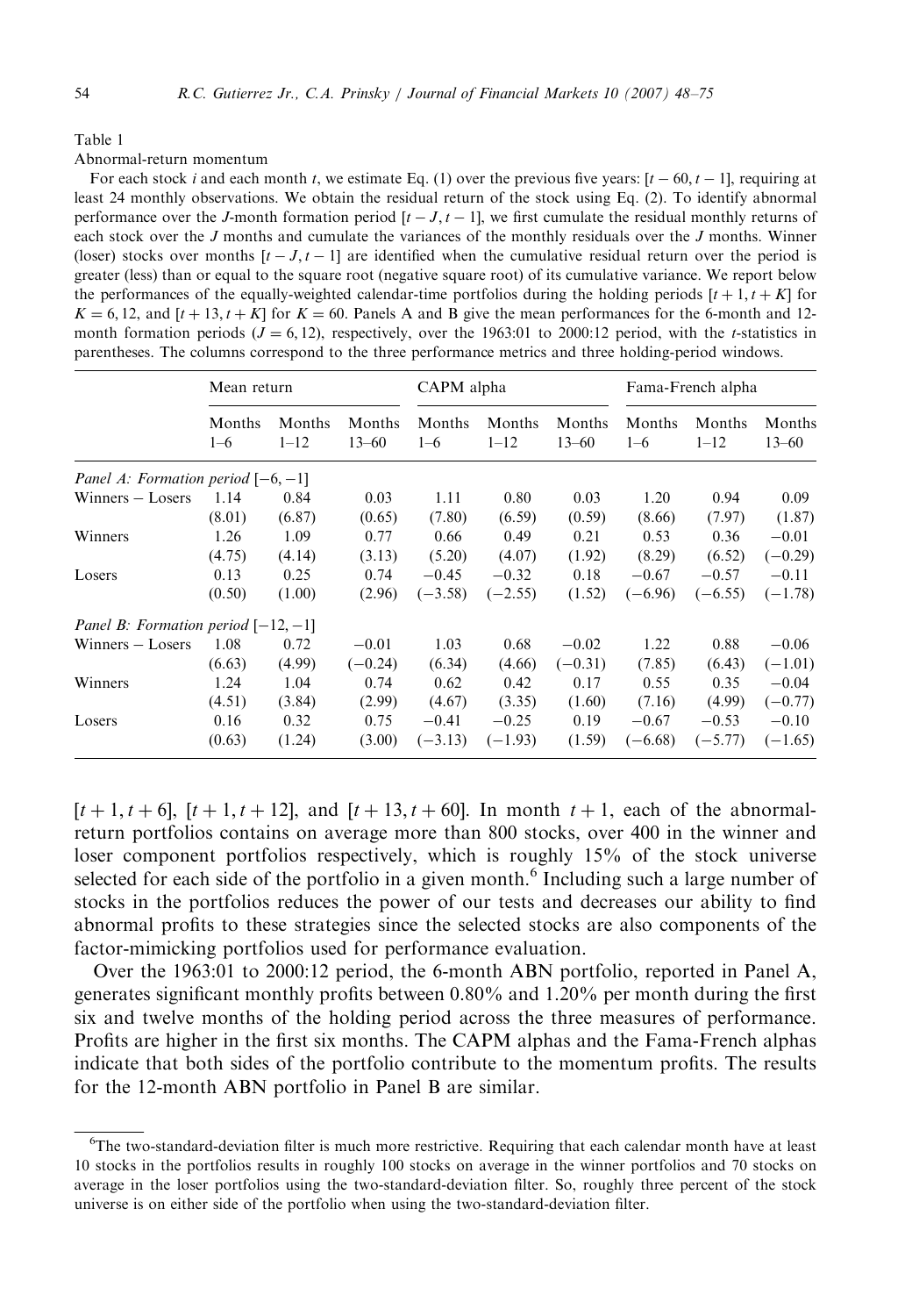These abnormal-return momentum findings are similar to the relative-return momentum results of [Jegadeesh and Titman \(1993\)](#page-26-0) and others. There is a notable difference, however, between abnormal-return momentum identified here and relative-return momentum examined in prior studies. [Jegadeesh and Titman \(2001\)](#page-26-0) and [Lee and Swaminathan \(2000\)](#page-27-0) find that the profits to a six-month relative-return-momentum strategy reverse significantly from two to five years following portfolio formation.<sup>7</sup> Panels A and B of [Table 1](#page-6-0) show that the profits to the 6-month and 12-month abnormal-return portfolios do not reverse by any metric in the long-run holding period of two to five years.

The lack of reversal in abnormal-return momentum suggests that abnormal returns are a source of information for future returns that is separate from relative returns. Examining only the first year of the holding periods masks the distinction between abnormal and relative returns. We fully clarify this distinction in the next section by separating abnormalreturn-momentum stocks from relative-return-momentum stocks.

## 3. Long-run differences between abnormal-return and relative-return momentum

To compare the performances of the abnormal-return-momentum and relative-returnmomentum strategies, we must identify the relative-return winners and losers. Following Jegadeesh and Titman  $(1993)$ , in each month t, we rank all stocks into deciles based on their compounded returns over the formation period  $[t-J, t-1]$ . We refer to the topdecile stocks as winners and to the bottom-decile stocks as losers, and we hold them for K months,  $[t + 1, t + K]$ . Again, we employ a calendar-time method and also skip one month between the formation period and the testing period. The relative-return (denoted as ''REL'') momentum portfolios are constructed as long positions in the winning stocks and short positions in the losing stocks.

We then identify three subset portfolios of momentum stocks. The ''REL-only'' portfolio is comprised of the subset of the relative-return portfolio that does not also experience a firm-specific abnormal return during the formation period (i.e., does not experience a standardized residual greater than or equal to one in absolute value). The ''ABN-only'' portfolio is comprised of the subset of the stocks in the abnormal-returnmomentum portfolio from the previous section which are not also in the top or bottom deciles of lagged returns during the formation period.<sup>8</sup> Finally, we identify the ''REL\ABN'' portfolio which is the intersection of the stocks in the relative-returnmomentum portfolio with the stocks in the abnormal-return-momentum portfolio. For the sake of brevity, we report only the results for the 6-month formation periods. The 12 month results are very similar. On average, the number of stocks in the REL-only, ABNonly, and REL $\cap$ ABN portfolios in month  $t + 1$  is about 150, 440, and 400 respectively, with an equal split between the winner and loser sides for each portfolio.

[Table 2](#page-8-0) presents the mean profits for the three subset 6-month portfolios (REL-only, ABN-only, and REL $\cap$ ABN). The REL-only portfolio generates greater profits on average than the ABN-only portfolio in the first six months, but this difference is statistically

<sup>7</sup> These reversal findings are for the full sample. [Jegadeesh and Titman \(2001\)](#page-26-0) and [Lee and Swaminathan \(2000\)](#page-27-0) find that reversal depends on risk adjustments, stock size, subperiods, and trading volume. <sup>8</sup>

 ${}^8$ There is a handful of stocks throughout the entire sample period that can be classified as "conflicting"—a relative-return winner (loser) with a negative (positive) abnormal return. For example, 35 conflicting stocks are discovered from 1963 to 2000 in the 6-month-formation-period results. We disregard these stocks.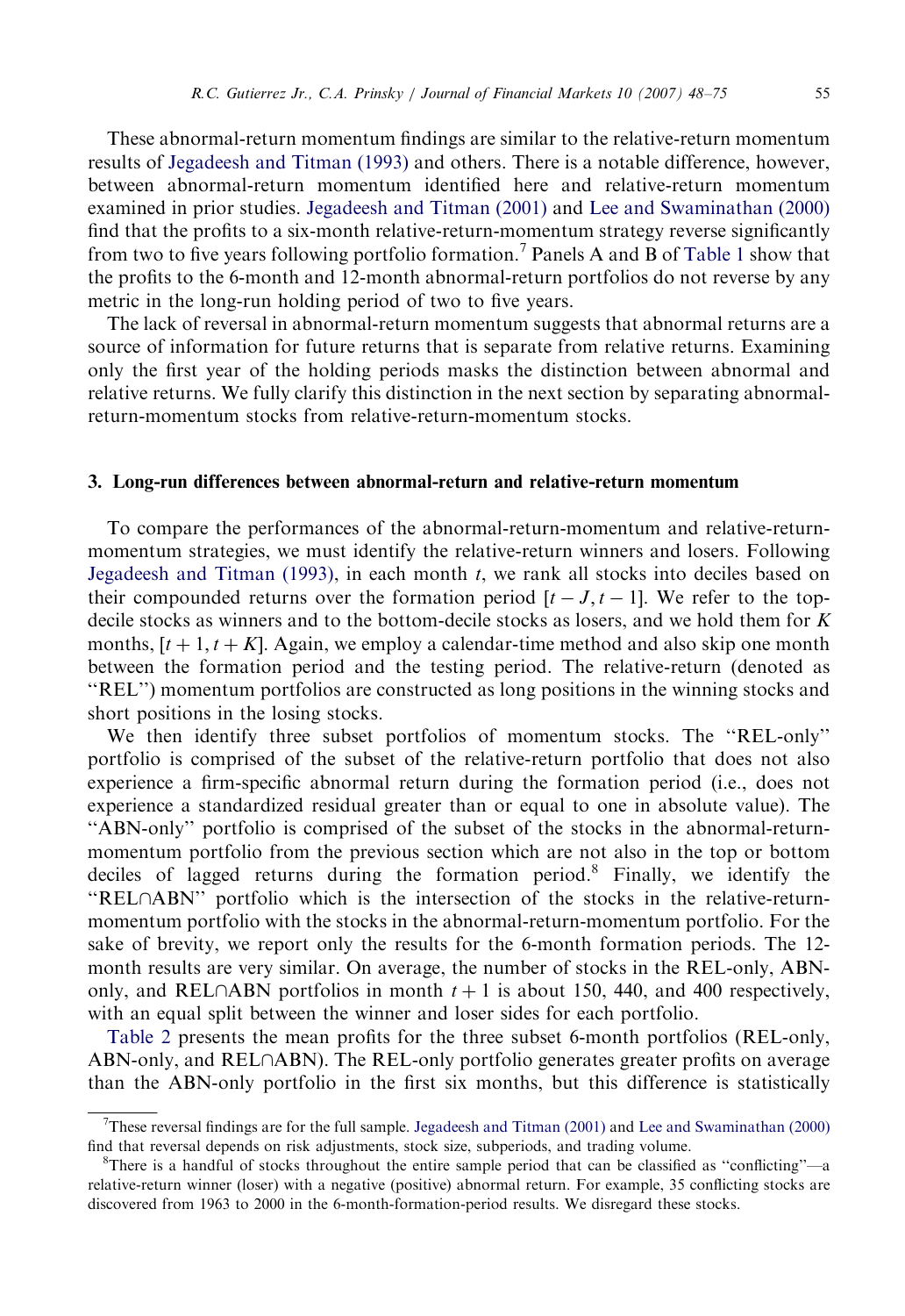<span id="page-8-0"></span>Subsets of 6-month momentum portfolios

Following the procedure described in [Table 1](#page-6-0), we identify the abnormal-return winners and losers over the formation months  $[t - 6, t - 1]$ . We then identify the relative-return winners and losers as the stocks in the highest (lowest) decile of raw returns over the formation period  $[t - 6, t - 1]$ . We then identify the "REL-only" portfolio which is comprised of the subset of the relative-return winners and losers that are not also abnormal-return winners or losers during the formation period. The ''ABN-only'' portfolio is comprised of the subset of the abnormal-return winners and losers that are not also in the top or bottom decile of lagged raw returns during the formation period. Finally, we identify the "REL $\cap$ ABN" portfolio which is the intersection of the stocks in the relative-return momentum portfolio with the stocks in the abnormal-return–momentum portfolio. The subset portfolios are each long in winners and short in losers. We report below the performances of the equally-weighted calendar-time portfolios during the holding periods  $[t + 1, t + K]$  for  $K = 6$ , 12 and  $[t + 13, t + K]$  for  $K = 60$ . Below are the mean performances for the 6-month portfolios, respectively, with the t-statistics in parentheses. The columns correspond to the three performance metrics and three holding-period windows.

| Winners – losers | Mean return       |                    |                     | CAPM alpha        |                    |                     | Fama-French alpha |                    |                     |
|------------------|-------------------|--------------------|---------------------|-------------------|--------------------|---------------------|-------------------|--------------------|---------------------|
|                  | Months<br>$1 - 6$ | Months<br>$1 - 12$ | Months<br>$13 - 60$ | Months<br>$1 - 6$ | Months<br>$1 - 12$ | Months<br>$13 - 60$ | Months<br>$1 - 6$ | Months<br>$1 - 12$ | Months<br>$13 - 60$ |
| REL-only         | 1.00              | 0.48               | $-0.40$             | 0.97              | 0.43               | $-0.43$             | 1.29              | 0.78               | $-0.24$             |
|                  | (4.78)            | (2.65)             | $(-4.14)$           | (4.60)            | (2.40)             | $(-4.43)$           | (6.35)            | (4.66)             | $(-3.03)$           |
| ABN-only         | 0.70              | 0.60               | 0.19                | 0.70              | 0.59               | 0.20                | 0.66              | 0.57               | 0.18                |
|                  | (6.51)            | (6.59)             | (3.73)              | (6.44)            | (6.47)             | (3.92)              | (6.27)            | (6.35)             | (3.48)              |
| <b>RELOABN</b>   | 1.52              | 1.06               | $-0.14$             | 1.49              | 1.01               | $-0.15$             | 1.72              | 1.28               | $-0.01$             |
|                  | (7.36)            | (6.04)             | $(-1.92)$           | (7.16)            | (5.75)             | $(-2.16)$           | (8.48)            | (7.68)             | $(-0.22)$           |



Fig. 1. Cumulative CAPM alphas of the 6-month subset portfolios. The cumulative performances from the CAPM are plotted for the 6-month subset portfolios, REL-only, ABN-only, and REL\ABN (described in Table 2) for the 60 months following formation of the portfolios.

significant only using the Fama-French alphas (*t*-statistic of 3.1, not in tables). We see also that the REL-only profits dissipate more quickly than the ABN-only profits as evidenced by the large decline in REL-only monthly profits from  $[t + 1, t + 6]$  to  $[t + 1, t + 12]$ . What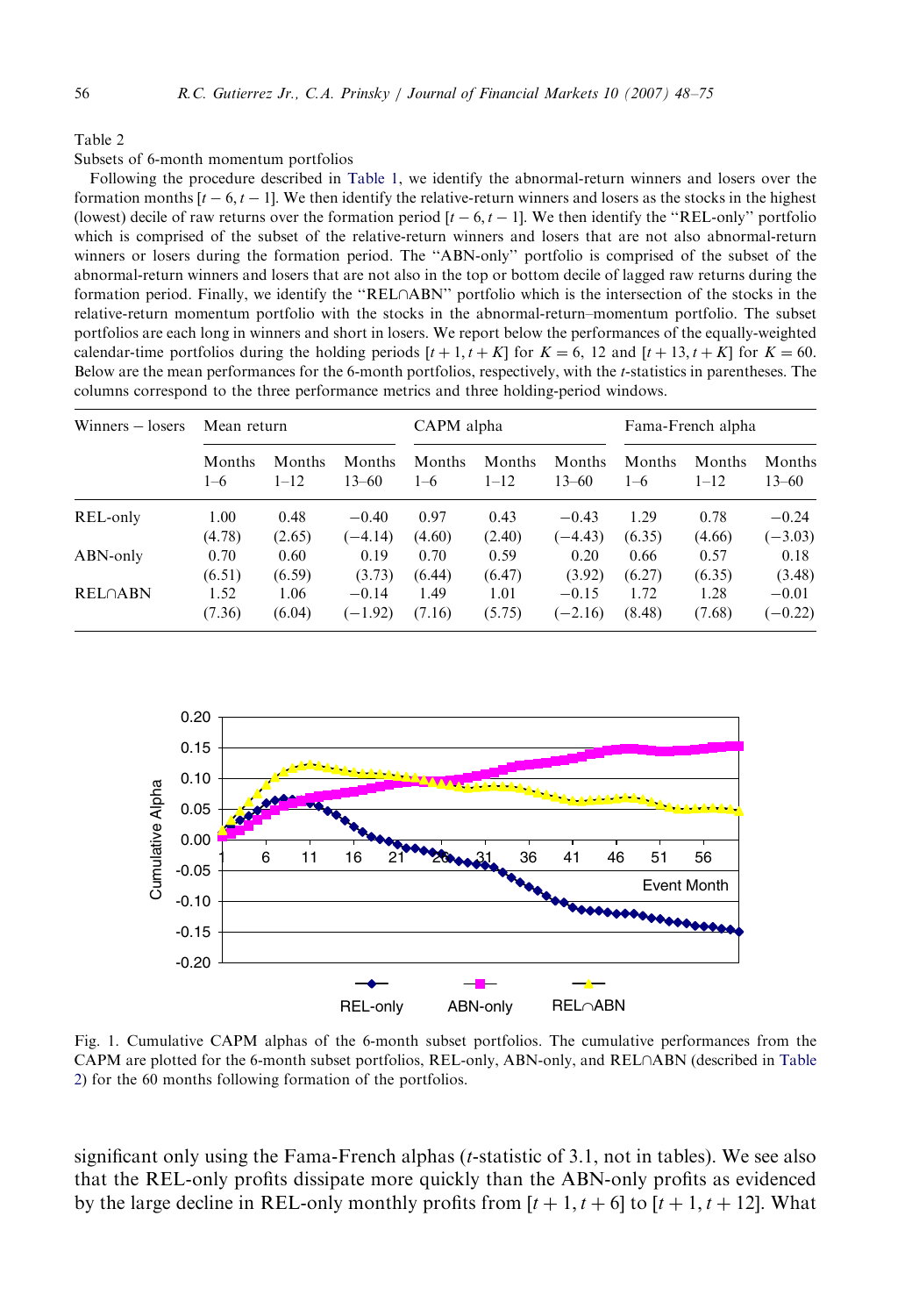is most revealing, however, are the striking differences in the long-run performances of these portfolios. The REL-only portfolio reverses dramatically during months 13 to 60 by all performance measures  $(-0.24 \text{ to } -0.43\%)$  while the ABN-only portfolio generates significant profits during months 13–60 using all three performance measures (0.18 to  $0.20\%$ ).

So, once we control for the overlap between the relative-return and abnormal-return portfolios, we find that these two seemingly similar strategies behave dramatically differently. [Fig. 1](#page-8-0) plots the cumulative CAPM alphas for the subset portfolios based on a 6-month formation period.<sup>9</sup> The plots of the cumulative mean raw returns and of the cumulative Fama-French alphas are similar. The REL-only portfolio reverses sharply after the first year, while the ABN-only profits drift upward for four years before becoming flat. On average after 60 months, the REL-only portfolio generates a cumulative abnormal return of  $-15\%$  while the ABN-only portfolio generates  $+15\%$ . The gulf between their long-run performances is astounding given that both portfolios are momentum strategies that generate relatively similar levels of momentum profits in the short-run.

We also see in [Fig. 1](#page-8-0) that the short-run momentum profits of the RELOABN portfolio are markedly higher than the short-run profits of the other two portfolios, and the longrun performance of the REL $\cap$ ABN portfolio falls between the performances of the other two subsets. These findings for the REL\ABN portfolio are detailed in [Table 2.](#page-8-0) The profits of the 6-month REL $\cap$ ABN portfolio during the first twelve months significantly exceed the profits for both the REL-only and ABN-only groups using the raw, CAPM, and Fama-French performance metrics by at least  $0.41\%$  per month with a *t*-statistic of at least 3.1 (not in table). This is likely because the formation-period residuals of the  $REL \cap ABN$ stocks are much larger than the residuals of the other two groups; in other words, the formation-period news is larger. The mean residual of the 6-month  $REL\cap ABN$  winners (losers) is  $57\%$  ( $-45\%$ ) while those of the REL-only and ABN-only winners (losers) are 25%  $(-26)$  and 26%  $(-25)$ , respectively.<sup>10</sup> The profits of the REL $\cap$ ABN portfolio either reverse mildly or not at all in months 13–60, depending on which performance measure is used.

Overall, we find that stocks experiencing firm-specific abnormal returns continue to perform well for several years, once the influence of relative returns is removed. Conversely, the stocks in the relative-return extremes that are without firm-specific abnormal returns display dramatic long-run reversal in returns.<sup>11</sup>

Additionally, [Table 3](#page-10-0) shows that both sides of the subset 6-month portfolios (winners and losers) contribute to the short-run momentum profits of the REL-only, ABN-only, and REL $\cap$ ABN winners-minus-losers portfolios. Which side contributes more to the

 $^{9}$ To produce [Fig. 1,](#page-8-0) we estimate the alphas and betas for each holding-period month in a separate regression, which means that the profits and losses are robust when allowing the factor loadings to vary month-by-month through event time.

<sup>&</sup>lt;sup>10</sup>The average standard deviation of the residuals to the 6-month REL $\triangle$ ABN winners (losers) is 30% (28%), to the REL-only winners (losers) is 41% (37%), and to the ABN-only winners (losers) is 19% (19%).<br><sup>11</sup>Abnormal-return momentum is not simply momentum in less extreme relative returns. Additional tests

confirm this. First, the less extreme REL-only portfolio long in decile 9 of the cross section of prior returns and short in decile 2, but not containing abnormal-return winners or losers, displays long-run reversal across all three performance metrics (between  $-0.25\%$  and  $-0.11\%$  per month in [t + 13,t + 60]). Second, the ABN-only portfolio excluding stocks in the cross-sectional deciles 10, 9, 2, and 1 displays long-run momentum across all three metrics (between 0.23% and 0.31% per month in  $[t + 13, t + 60]$ ).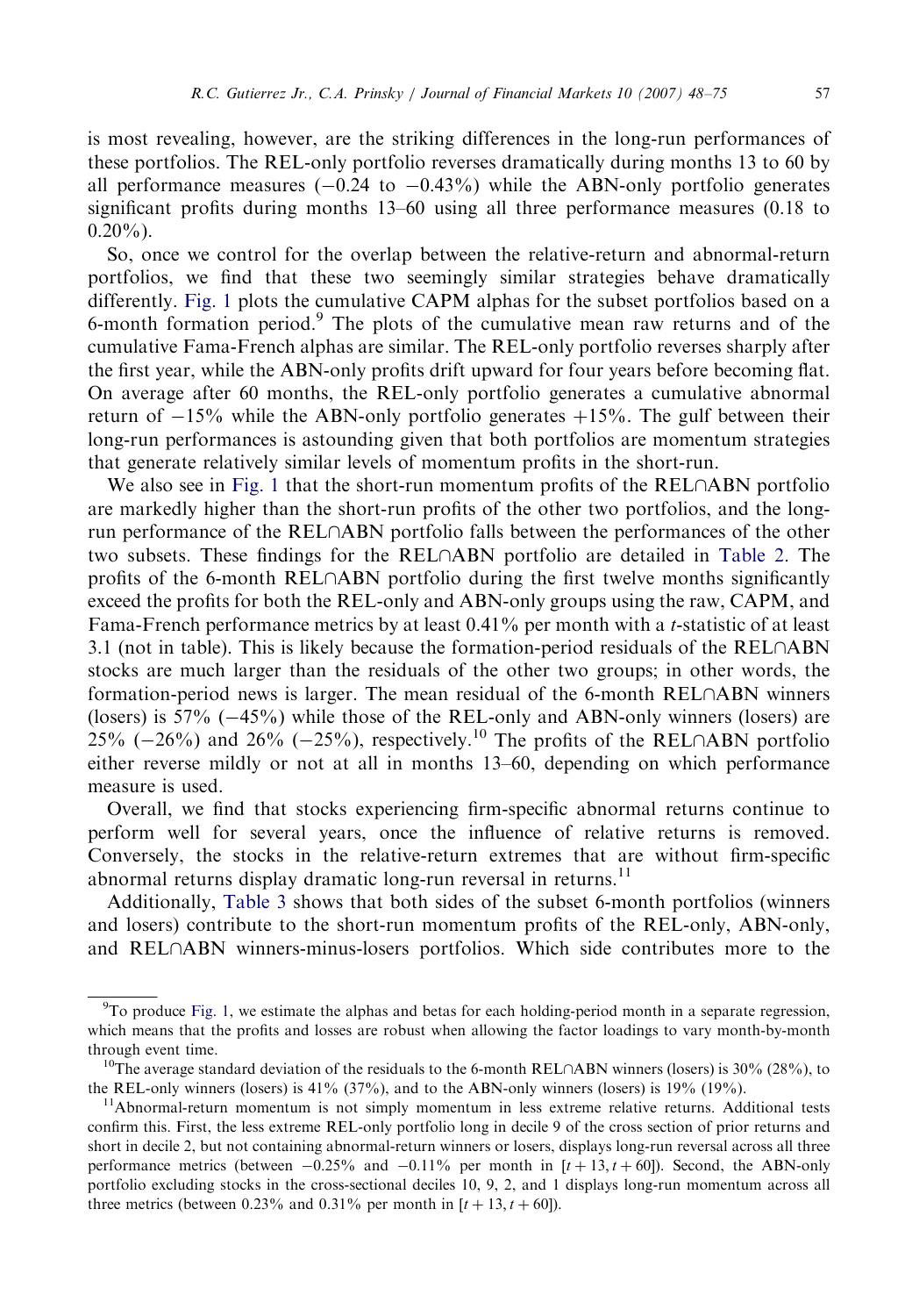<span id="page-10-0"></span>Decomposition of 6-month subset momentum portfolios into winners and losers

For the 6-month formation period, we form three subset portfolios, REL-only, ABN-only, and REL $\cap$ ABN (described in [Table 2\)](#page-8-0). Reported below are the performances of the equally-weighted winner and loser portfolios during the holding periods  $[t + 1, t + K]$  for  $K = 6, 12$ , and  $[t + 13, t + K]$  for  $K = 60$ . Panels A, B, and C give the mean performances for the respective subsets, with the t-statistics in parentheses. The columns correspond to the three performance metrics and three holding-period windows.

|         | Mean return             |                    |                     | CAPM alpha        |                    |                     |                   | Fama-French alpha  |                     |
|---------|-------------------------|--------------------|---------------------|-------------------|--------------------|---------------------|-------------------|--------------------|---------------------|
|         | Months<br>$1 - 6$       | Months<br>$1 - 12$ | Months<br>$13 - 60$ | Months<br>$1 - 6$ | Months<br>$1 - 12$ | Months<br>$13 - 60$ | Months<br>$1 - 6$ | Months<br>$1 - 12$ | Months<br>$13 - 60$ |
|         | Panel A: REL-only       |                    |                     |                   |                    |                     |                   |                    |                     |
| Winners | 1.14                    | 0.83               | 0.56                | 0.41              | 0.10               | $-0.14$             | 0.53              | 0.21               | $-0.20$             |
|         | (3.27)                  | (2.47)             | (1.79)              | (2.03)            | (0.55)             | $(-0.88)$           | (4.29)            | (2.17)             | $(-2.54)$           |
| Losers  | 0.14                    | 0.36               | 0.96                | $-0.56$           | $-0.34$            | 0.30                | $-0.76$           | $-0.57$            | 0.04                |
|         | (0.40)                  | (1.03)             | (2.89)              | $(-2.52)$         | $(-1.55)$          | (1.43)              | $(-5.51)$         | $(-4.48)$          | (0.43)              |
|         | Panel B: ABN-only       |                    |                     |                   |                    |                     |                   |                    |                     |
| Winners | 1.07                    | 1.02               | 0.85                | 0.56              | 0.50               | 0.35                | 0.30              | 0.25               | 0.05                |
|         | (4.73)                  | (4.55)             | (3.88)              | (5.29)            | (5.11)             | (3.56)              | (5.79)            | (5.47)             | (1.02)              |
| Losers  | 0.37                    | 0.42               | 0.66                | $-0.15$           | $-0.09$            | 0.16                | $-0.36$           | $-0.32$            | $-0.12$             |
|         | (1.63)                  | (1.88)             | (2.99)              | $(-1.41)$         | $(-0.91)$          | (1.61)              | $(-4.18)$         | $(-4.03)$          | $(-2.10)$           |
|         | Panel C: $REL \cap ABN$ |                    |                     |                   |                    |                     |                   |                    |                     |
| Winners | 1.42                    | 1.14               | 0.68                | 0.73              | 0.45               | 0.05                | 0.74              | 0.46               | $-0.10$             |
|         | (4.41)                  | (3.61)             | (2.40)              | (4.08)            | (2.71)             | (0.35)              | (6.90)            | (5.06)             | $(-1.63)$           |
| Losers  | $-0.10$                 | 0.08               | 0.82                | $-0.76$           | $-0.56$            | 0.20                | $-0.98$           | $-0.82$            | $-0.09$             |
|         | $(-0.34)$               | (0.26)             | (2.82)              | $(-4.52)$         | $(-3.46)$          | (1.26)              | $(-7.72)$         | $(-7.44)$          | $(-1.12)$           |

long-run reversal of profits of the REL-only winners-minus-losers portfolio and to the long-run momentum of the ABN-only winners-minus-losers portfolio is less clear and can depend upon which metric is used. For example, the CAPM alphas indicate that the longrun momentum of the ABN-only winners-minus-losers portfolio is mostly due to the continued positive performance of the winners while the Fama-French alphas indicate that the momentum is due predominantly to the continued negative performance of the losers.

Thus far, we find that momentum from firm-specific abnormal returns persists for several years and does not reverse. In contrast, momentum from relative returns reverses strongly in the long run. The long-run findings reveal that abnormal-return momentum and relative-return momentum are separate phenomena. Abnormal-return momentum is consistent with underreaction. Relative-return momentum is consistent with overreaction. These findings are robust and are unaltered when employing other definitions of abnormalreturn winners and losers (different expected-return models and different filters) and when employing other metrics of performance evaluation (as detailed in the Appendix). As shown later in Section 5, the disparate long-run performances of abnormal-return and relative-return momenta are also present in subperiods and in large-cap stocks.

As an additional robustness check, we also employ cross-sectional regressions, in lieu of the preceding portfolio methods, to disentangle the information regarding future returns contained in REL from the information contained in ABN. To avoid the statistical concerns that would arise from overlapping the returns on the left-hand side of the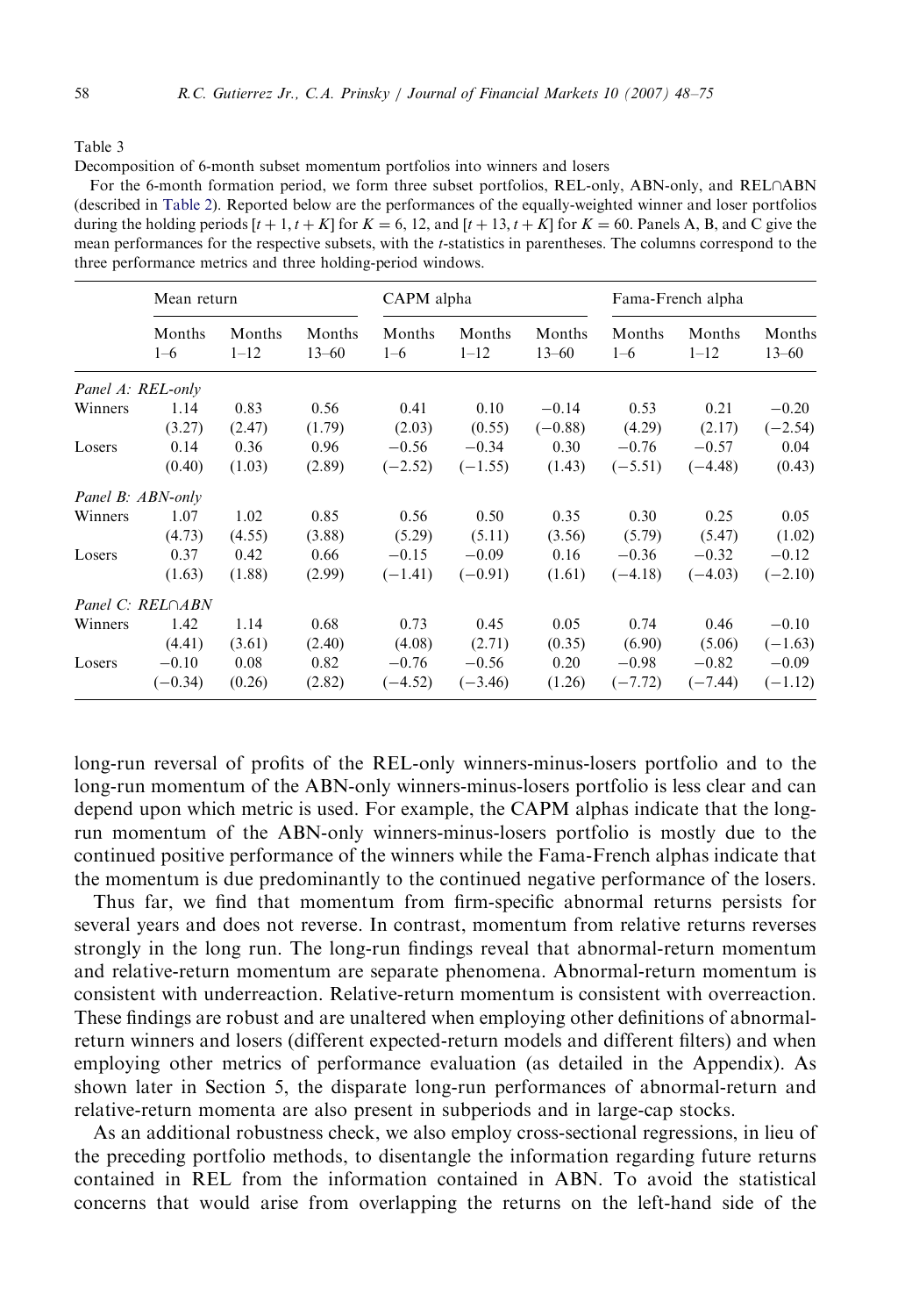regression and to allow us to simultaneously examine both short-run and long-run effects of REL and ABN, we regress the cross-section of returns in month  $t + 1$  on various lags of REL and ABN. For example, to examine the relation between REL and returns over the subsequent six months, we regress  $r_{i,t+1}$  on the mean of the six values of REL for stock i sampled at  $t-1$ ,  $t-2$ , ...,  $t-6$ . This procedure is a regression analogue of the calendartime portfolio procedure we use above. Averaging the six past values of REL and using this average to explain future returns is analogous to equally weighting the six vintages of REL portfolios that are "open" in calendar month  $t + 1$ . For each stock, the mean of its REL over months  $[t-1, t-6]$  is labeled REL<sup>short</sup>. We define REL<sup>long</sup> as the mean value of REL over months  $[t - 13, t - 60]$ . ABN<sup>short</sup> and ABN<sup>long</sup> are both formed similarly.

We do not require a stock to have nonmissing values of REL and ABN for each month in the  $[t - 1, t - 6]$  and  $[t - 13, t - 60]$  windows; we use any available data. This makes the regression analysis comparable to the previous portfolio analysis in that no survivorship bias is imparted to the tests; the cross-sectional regressions consider any short-run and any long-run information that is available for stock *i*. In addition, we do not impose a price filter, as we did in the portfolio-based tests (since the notion of a single formation month no longer exists).

We also include book-to-market equity and size in the cross-sectional regressions as additional controls. BM is the ratio of the book value of equity (from Compustat reported for fiscal year-end in year  $t - 1$ ) to the market value of equity (from CRSP in December of year  $t-1$ ), and is used to explain returns in year t. Size is the market value of equity from CRSP in June of year  $t$  and is used to explain returns from July of year  $t$  through June of year  $t + 1$ .

For each month from January 1963 to December 2000, we obtain the cross-sectional regression coefficients of the six explanatory variables. The time-series of each respective coefficient is used to test the hypothesis that the mean of the coefficient is zero. We employ [Gallant's \(1987\)](#page-26-0) standard errors which are robust to serial autocorrelation and to heteroskedasticity.<sup>12</sup> The respective means of the coefficients (multiplied by 100) and their associated t-statistics are as follows.

| REL <sup>short</sup> | REL <sup>long</sup> | ABN <sup>short</sup> | $ABN^{long}$ | log(BM) | log(size) |
|----------------------|---------------------|----------------------|--------------|---------|-----------|
| 0.68                 | $-1.05$             | 0.24                 | 0.14         | 0.29    | $-0.09$   |
| (1.76)               | $(-3.42)$           | (3.49)               | (1.89)       | (3.09)  | $(-1.71)$ |

These results mirror our prior findings. Relative returns and firm-specific abnormal returns generate separate sparks for short-run momentum in returns. More importantly, relative returns reverse strongly in years two through five while firm-specific abnormal returns continue to drift.

In the next section, we turn our attention to the possibility that institutional investors might contribute to the above return patterns. Specifically, we suggest that institutions underreact to firm-specific abnormal returns and overreact to relative returns.

<sup>&</sup>lt;sup>12</sup>We use the AR(1) specification suggested by [Andrews \(1991\)](#page-25-0) to estimate the optimal bandwidth; then, as he also suggests, we examine alternative bandwidths centered about the optimal bandwidth. The findings are robust across alternative bandwidths.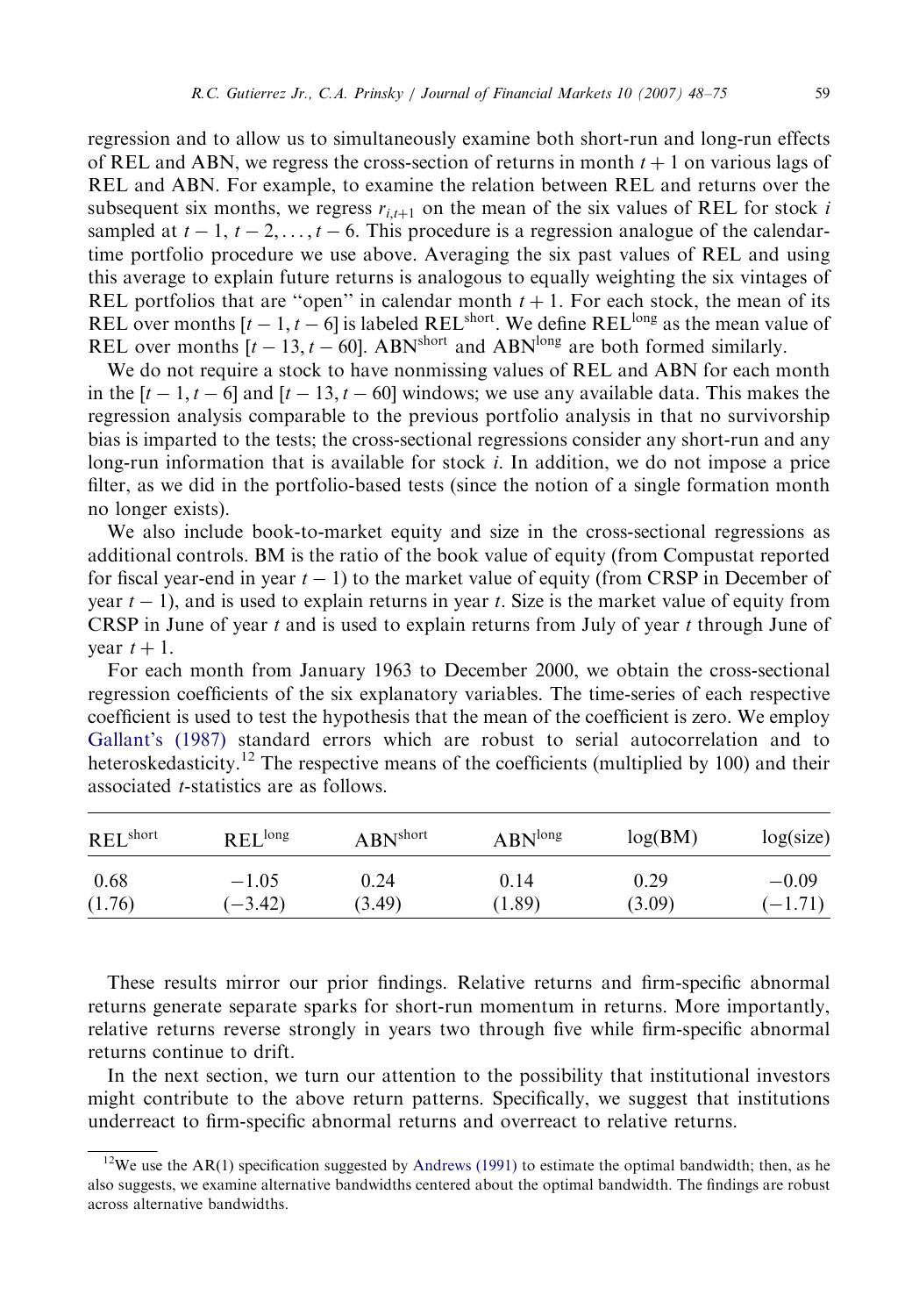## 4. Institutional trading and momentum

Delegated money managers have incentives that can lead them to underreact to firmspecific news and to overreact to relative returns. Assuming institutional investors are the marginal traders, their incentives can result in the return patterns that we find in the prior section. On one hand, managers have incentives to keep their fund portfolios close to an index. [Chan et al. \(2002\)](#page-26-0) document that mutual fund portfolios tend to cluster around a broad index, i.e., to closet index. The desire to remain near an index can hinder a manager from fully exploiting any firm-specific information he might have, since generating positive alpha requires him to tilt his portfolio toward individual stocks. This behavior can result in an underreaction to firm-specific news. There are various incentives for managers to keep their portfolios near an index. [Scharfstein and Stein \(1990\)](#page-27-0) note reputation concerns. In addition, [Shleifer and Vishny \(1997\)](#page-27-0) recognize that arbitrage can be riskier for money managers when the principals have short horizons. Consistent with both of these notions, [Del Guercio and Tkac \(2002\)](#page-26-0) find that pension funds with high tracking error relative to the S&P 500 index are punished with fund outflows, documenting the downside of deviating from an index benchmark. [Admati and Pfleiderer \(1997\)](#page-25-0) and [Dybvig et al.](#page-26-0) [\(2004\),](#page-26-0) among others, show that benchmark-adjusted compensation structures can lead to reduced managerial effort. For any of these reasons, money managers might stay close to an index, thus possibly generating an underreaction to firm-specific news.

On the other hand, [Chan et al. \(2002\)](#page-26-0) document that when mutual funds do deviate from an index, they tilt toward stocks with higher prior returns. This behavior presumably reflects the preferences of their investing clientele to chase relative returns. For example, [Gruber \(1996\)](#page-26-0), [Sirri and Tufano \(1998\)](#page-27-0), and [Del Guercio and Tkac \(2002\)](#page-26-0) find that mutual-fund flows chase prior relative returns in addition to, and possibly in lieu of, riskadjusted returns. Funds with the best recent performance based on relative returns receive the largest inflows. Our conjecture is that money managers give their clients what they want—higher relative returns. By chasing relative returns, institutions possibly generate an overreaction.<sup>13</sup>

The upshot of all this is that agency issues in money management can provide a rational explanation for institutions' underreacting to firm-specific news (abnormal returns) and overreacting to relative returns. Although the empirical evidence we have highlighted to support our framework is for mutual and pension funds, we believe the same forces are likely to apply to money managers in general.

To test our hypotheses, we first examine the stock holdings of institutional money managers to see if managers pursue relative returns while relatively ignoring firm-specific abnormal returns. We then test if the abnormal-return momentum stocks that institutions pursue the least are the stocks whose momentum is greatest and does not reverse, consistent with underreactions to firm-specific news. We also examine if the relative-return

 $<sup>13</sup>$ Interestingly, [Evans \(2004\)](#page-26-0) provides evidence that investors' (naive) demand for relative returns affects more</sup> than just the asset-selection decisions of money managers. He finds that the more externally relevant decisions of mutual funds, namely the choices of which incubated funds to bring to market and which funds to terminate, are based upon relative returns. In contrast, the more internally relevant decisions such as manager promotion or demotion are based upon risk-adjusted returns. The second finding recognizes the sophistication of institutions; it also indicates a possible mitigating effect for a portfolio manager's pursuit of relative returns since internal monitoring relies on alpha. However, [Farnsworth and Taylor \(2004\)](#page-26-0) provide survey evidence that the majority of a fund manager's compensation is linked to the profitability of the firm rather than to investment performance.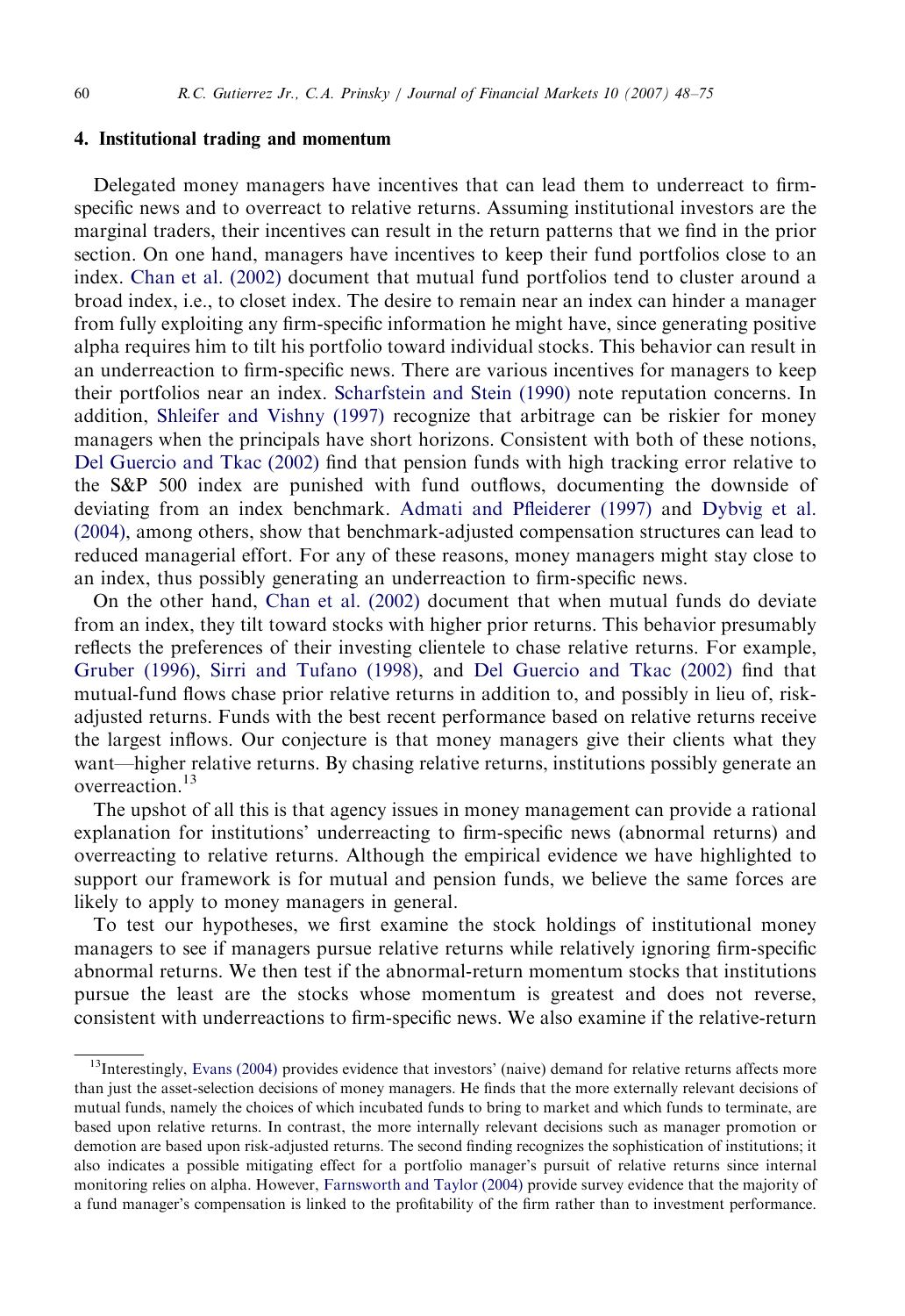<span id="page-13-0"></span>Changes in institutional holdings within subset momentum portfolios

For the 6-month formation period, we form three subset portfolios, REL-only, ABN-only, and REL $\cap$ ABN (described in [Table 2\)](#page-8-0). For 1980 through 2000, Panel A reports the mean change in institutional ownership for the winner and loser stocks in each of the subset portfolios during various event-time windows. Panel B gives the tstatistics for testing whether the mean changes in institutional ownership are equal across the respective pairs. The t-statistics are robust to serial correlation and heteroskedasticity.

|                                                   | Winners              |                 |                   |                    | Losers               |                 |                   |                    |
|---------------------------------------------------|----------------------|-----------------|-------------------|--------------------|----------------------|-----------------|-------------------|--------------------|
|                                                   | Months<br>$[-6, -1]$ | Months<br>[1,6] | Months<br>[1, 12] | Months<br>[13, 60] | Months<br>$[-6, -1]$ | Months<br>[1,6] | Months<br>[1, 12] | Months<br>[13, 60] |
| Panel A: Changes in institutional ownership       |                      |                 |                   |                    |                      |                 |                   |                    |
| REL-only                                          | 0.79                 | 0.39            | 0.29              | 0.13               | $-0.13$              | $-0.02$         | 0.03              | 0.12               |
| ABN-only                                          | 0.16                 | 0.15            | 0.13              | 0.07               | 0.05                 | 0.05            | 0.06              | 0.08               |
| RELOABN                                           | 0.51                 | 0.37            | 0.28              | 0.12               | $-0.32$              | $-0.11$         | $-0.03$           | 0.12               |
| Panel B: t-statistics testing for the differences |                      |                 |                   |                    |                      |                 |                   |                    |
| $(REL-only) - (ABN-only)$                         | 4.29                 | 8.50            | 7.04              | 1.90               | $-5.10$              | $-4.58$         | $-2.61$           | 2.09               |
| $(ABN-only) - (REL \cap ABN)$                     | $-2.89$              | $-4.77$         | $-4.84$           | $-2.92$            | 5.36                 | 9.98            | 7.72              | $-2.32$            |
| $(REL \cap ABN) - (REL-only)$                     | $-8.02$              | $-0.63$         | $-0.21$           | $-0.74$            | $-6.03$              | $-4.73$         | $-4.15$           | 0.89               |

momentum stocks that institutions pursue the most are the stocks whose momentum reverses most strongly in the long run, consistent with overreactions to relative-return performance. These tests are discussed in the next section.

## 4.1. Changes in institutional holdings of momentum stocks

We begin our investigation of the trading behaviors of delegated money managers by examining the changes in the stock holdings of institutional investors. The 13F data on institutional stock holdings are obtained from CDA/Spectrum which provides quarterly snapshots of the equity holdings of all major institutional money managers, such as mutual funds, pension funds, banks, investment advisors, and insurance companies. A 1978 amendment to the Securities and Exchange Act of 1934 requires all institutions with more than \$100 million under discretionary management to report their equity portfolio holdings each calendar quarter to the SEC on form 13F. Our quarterly institutional data are for the period 1980–2000. We define institutional ownership as the percentage of the number of shares outstanding.

Table 4 shows the net buying patterns of institutions in the stocks comprising the relative-return-only and abnormal-return-only momentum portfolios. We investigate institutional ownership changes over the formation period  $[t-6, t-1]$  and the three holding periods  $[t + 1, t + 6]$ ,  $[t + 1, t + 12]$ , and  $[t + 13, t + 60]$ . Since the institutional holdings data are quarterly but the momentum portfolios are formed monthly, we make the assumption that the changes in ownership in quarter  $q$  are spread evenly across the three months of that quarter. The unconditional mean monthly change in institutional ownership averaged first across all stocks in a given month and then across all months in the 1980–2000 period is 0.15%, which reflects the increase in institutional ownership over this time. Using 0.15% as a reference point, we see in Table 4 that institutional buying of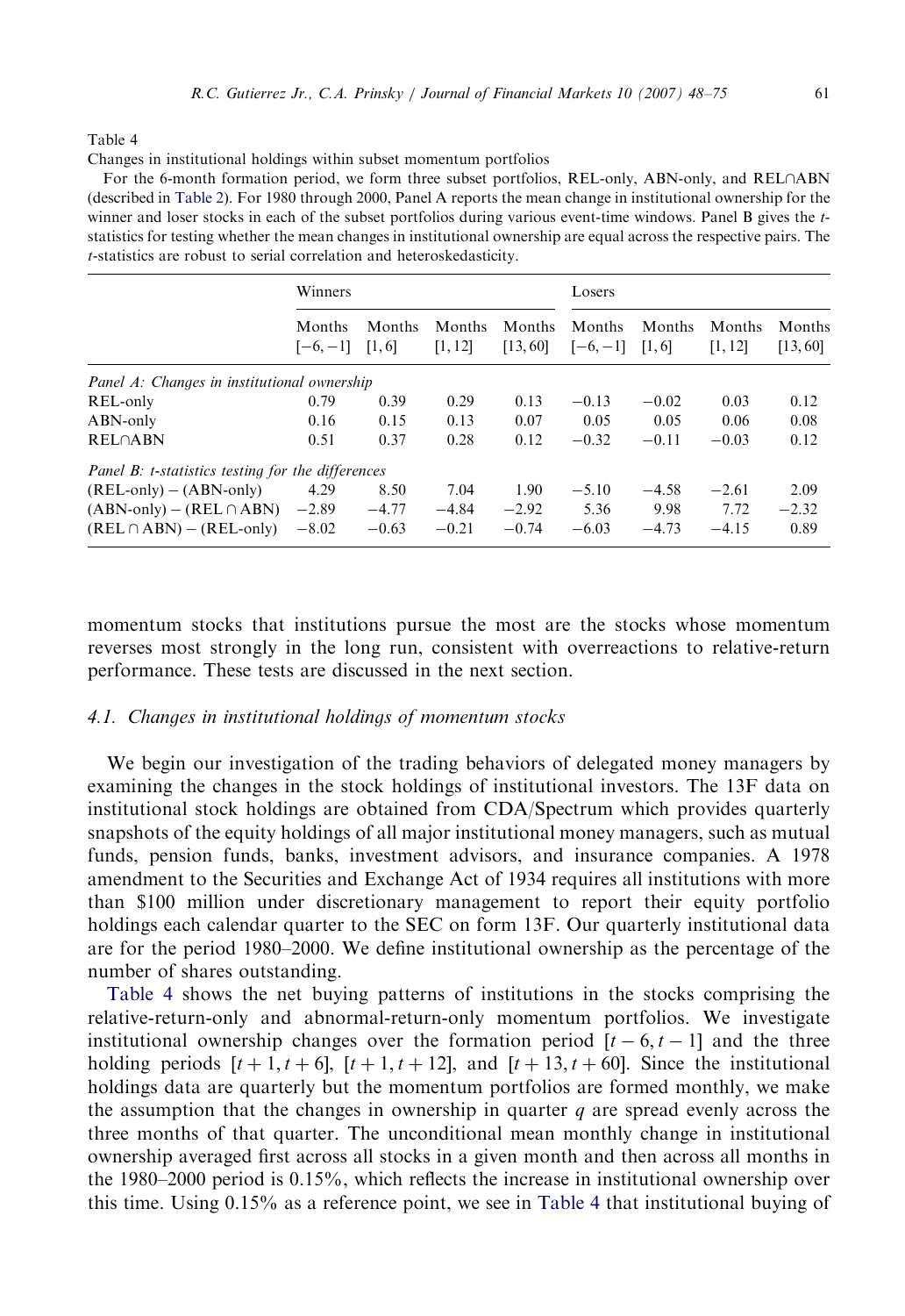the REL-only and REL $\cap$ ABN winners is far above average in the six-month formation period and in the first twelve months of the holding period. Institutions are net buyers of the relative-return winners over  $[t-6, t-1]$  and  $[t+1, t+12]$  at a rate which is at least double the 0.15% mean rate across all stocks. Accordingly, institutional buying of the REL-only and REL $\cap$ ABN losers is far below average, and is actually negative over [ $t$  - $6, t - 1$  and  $[t + 1, t + 6]$ . These differences between the relative-return winners and losers and the market-wide averages are statistically significant (not in tables) and are consistent with prior studies that document the tendency of institutions to chase prior relative returns.14

The more novel finding is that institutions are buying the ABN-only winners and selling the ABN-only losers substantially less than the relative-return-momentum stocks. Panel B provides the t-statistics comparing the mean changes in institutional ownership across the momentum subsets. Since we detect serial correlation in these differences, we employ standard errors that are robust to serial autocorrelation and to heteroskedasticity ([Gallant](#page-26-0)  $(1987)$ <sup>15</sup> Given that 0.15% is the average change in institutional ownership per month across all stocks, we can see that institutions treat the ABN-only stocks much like any other stocks despite the momentum profits these stocks generate. Institutions are buying the ABN-only winners in the six-month formation period and in the first twelve months of the holding period nearly exactly at the 0.15% average rate for all stocks. Hence, institutions are ignoring firm-specific abnormal returns.

Note also that institutions are buying fewer REL $\cap$ ABN winners than REL-only winners over  $[t - 6, t - 1]$  despite the fact that the REL $\cap$ ABN winners generate greater profits in the future, as shown in [Table 3](#page-10-0). Institutional trading seems more related to a stock's characteristic of being a relative-return extreme than to the future alpha a stock generates.

In short, [Table 4](#page-13-0) shows that institutions tend to aggressively pursue relative returns and to ignore firm-specific abnormal returns. Hence, institutions might be overreacting to relative returns and underreacting to abnormal returns. We provide further evidence that institutions contribute to both types of momenta in the next section by examining the relations between institutional trading and momentum profits.<sup>16</sup>

# 4.2. Profits to stocks that institutions most and least support

For the momentum in the ABN-only stocks to be due to an underreaction by institutions to firm-specific returns in  $[t - 6, t - 1]$ , the ABN-only stocks that institutions least support during the formation period, i.e., winners they buy least and losers they sell least, should display the strongest momentum in the holding periods. In other words, the

<sup>&</sup>lt;sup>14</sup>Sias (2004) confirms this finding using quarterly holdings data and provides a reference list of prior studies. In addition, [Griffin et al. \(2005\)](#page-26-0) provide high-frequency evidence.<br><sup>15</sup>We use the AR(1) specification suggested by [Andrews \(1991\)](#page-25-0) to estimate the optimal bandwidth; then, as he

also suggests, we examine alternative bandwidths centered about the optimal bandwidth. The results are robust across alternative bandwidths.<br><sup>16</sup>It is interesting to note that institutions seemingly ignore the strong reversal in returns for the REL-only

stocks over months  $[t + 13, t + 60]$  and continue to relatively ignore the return continuation for the ABN-only stocks over this subsequent period. As a side note, institutions' participation in the presumed long-run corrections occurring over  $[t + 13, t + 60]$  is not necessary to support the overreaction or the underreaction hypothesis. First, no one needs to participate in the correction since prices can adjust to news without trading (i.e., dealers adjust their quotes in response to news). Second, if institutions contribute to the mispricing, why should they necessarily be expected to contribute to the correction?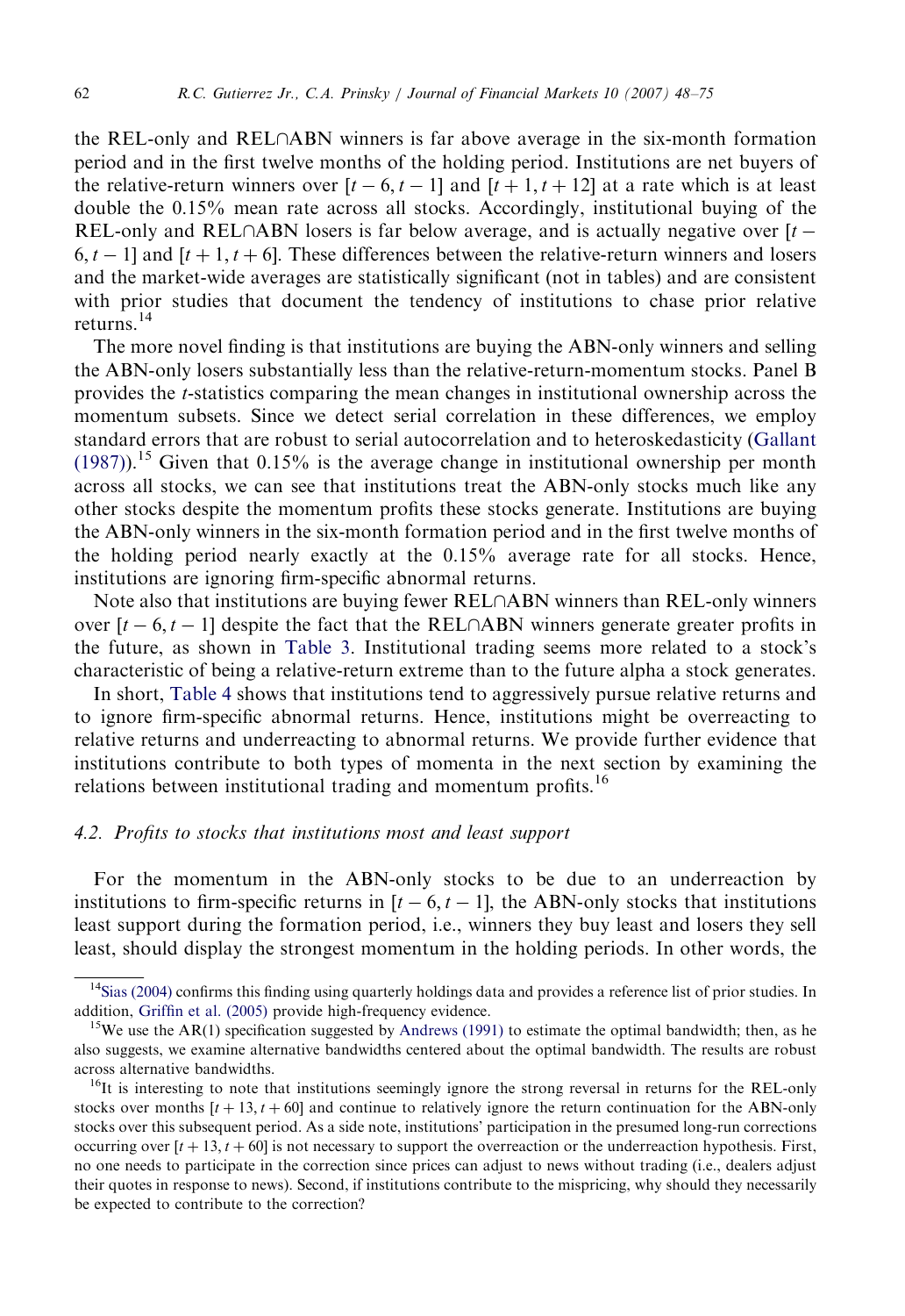<span id="page-15-0"></span>ABN-only stocks that institutions ignore most should experience the greatest momentum profits as the market corrects the underreaction.

For overreaction by institutions to explain the REL-only return pattern of short-run momentum and long-run reversal, we should find evidence that overreaction in the formation period continues into the early part of the holding period. If institutions are overreacting in the formation period, the REL-only stocks that institutions most support during  $[t - 6, t - 1]$ , i.e., winners they buy most and losers they sell most, should reverse most strongly in the long run over  $[t + 13, t + 60]$ , as the overreaction is corrected. If institutions continue to overreact in the early part of the holding period, the REL-only stocks that institutions most support during  $[t + 1, t + 6]$  should reverse most strongly in the long run over  $[t + 13, t + 60]$ .

Table 5 provides the profits for the respective most-supported and least-supported subsets of the ABN-only and REL-only portfolios. In Panels A and B respectively, the winner stocks in the ABN-only and REL-only portfolios are sorted into thirds based on the changes in institutional ownership over  $[t - 6, t - 1]$ . The loser stocks are also sorted

Table 5

Profits to momentum portfolios most supported and least supported by institutions

For the 6-month formation period, we form three subset portfolios, REL-only, ABN-only, and REL $\cap$ ABN (described in [Table 2](#page-8-0)). For 1980–2000, we further divide the REL-only and ABN-only portfolios into portfolios that are most-supported and least-supported by institutions. The stocks in the REL-only and ABN-only portfolios are sorted separately into thirds based on changes in institutional ownership over the formation period  $[t - 6, t - 1]$ . The most-supported portfolios are formed by taking long positions in the winner stocks in the highest third of institutional changes and taking short positions in the loser stocks in the lowest third of institutional changes. The least-supported portfolios are formed by taking long positions in the winner stocks in the lowest third of institutional changes and taking short positions in the loser stocks in the highest third of institutional changes. Panel A gives the mean performances for the most-supported and least-supported ABNonly stocks, with the t-statistics in parentheses. Panel B provides the same for REL-only stocks. Panel C provides the mean performances for the most-supported and least-supported REL-only stocks defining institutional support over the holding period  $[t + 1, t + 6]$ , instead of over the formation period  $[t - 6, t - 1]$ .

| $Winners - lossers$                                  | Mean return       |                    |                     | CAPM alpha        |                    |                     |                   | Fama-French alpha  |                     |
|------------------------------------------------------|-------------------|--------------------|---------------------|-------------------|--------------------|---------------------|-------------------|--------------------|---------------------|
|                                                      | Months<br>$1 - 6$ | Months<br>$1 - 12$ | Months<br>$13 - 60$ | Months<br>$1 - 6$ | Months<br>$1 - 12$ | Months<br>$13 - 60$ | Months<br>$1 - 6$ | Months<br>$1 - 12$ | Months<br>$13 - 60$ |
| Panel A: ABN-only, support defined over $[t-6, t-1]$ |                   |                    |                     |                   |                    |                     |                   |                    |                     |
| Most supported                                       | 0.50              | 0.32               | 0.07                | 0.44              | 0.28               | 0.10                | 0.58              | 0.43               | 0.11                |
|                                                      | (2.56)            | (2.07)             | (1.05)              | (2.23)            | (1.78)             | (1.54)              | (3.05)            | (2.81)             | (1.54)              |
| Least supported                                      | 0.59              | 0.53               | 0.19                | 0.67              | 0.60               | 0.31                | 0.66              | 0.62               | 0.31                |
|                                                      | (3.70)            | (3.94)             | (2.40)              | (4.21)            | (4.49)             | (4.76)              | (4.27)            | (4.67)             | (4.59)              |
| Panel B: REL-only, support defined over $[t-6, t-1]$ |                   |                    |                     |                   |                    |                     |                   |                    |                     |
| Most supported                                       | 1.41              | 0.76               | $-0.33$             | 1.17              | 0.51               | $-0.47$             | 1.67              | 0.98               | $-0.36$             |
|                                                      | (4.07)            | (2.53)             | $(-2.12)$           | (3.45)            | (1.76)             | $(-3.21)$           | (5.15)            | (3.67)             | $(-2.58)$           |
| Least supported                                      | 1.32              | 0.53               | $-0.12$             | 1.30              | 0.50               | $-0.12$             | 1.47              | 0.68               | $-0.11$             |
|                                                      | (5.42)            | (2.53)             | $(-0.73)$           | (5.26)            | (2.32)             | $(-0.71)$           | (5.83)            | (3.12)             | $(-0.71)$           |
| Panel C: REL-only, support defined over $[t+1, t+6]$ |                   |                    |                     |                   |                    |                     |                   |                    |                     |
| Most supported                                       | 4.88              | 2.70               | $-0.42$             | 4.60              | 2.40               | $-0.56$             | 5.07              | 2.86               | $-0.45$             |
|                                                      | (12.80)           | (7.95)             | $(-2.24)$           | (12.21)           | (7.33)             | $(-3.03)$           | (14.34)           | (9.18)             | $(-2.63)$           |
| Least supported                                      | $-2.59$           | $-1.55$            | $-0.12$             | $-2.63$           | $-1.62$            | $-0.13$             | $-2.38$           | $-1.39$            | $-0.09$             |
|                                                      | $(-8.98)$         | $(-7.06)$          | $(-0.82)$           | $(-8.98)$         | $(-7.32)$          | $(-0.90)$           | $(-8.12)$         | $(-6.21)$          | $(-0.60)$           |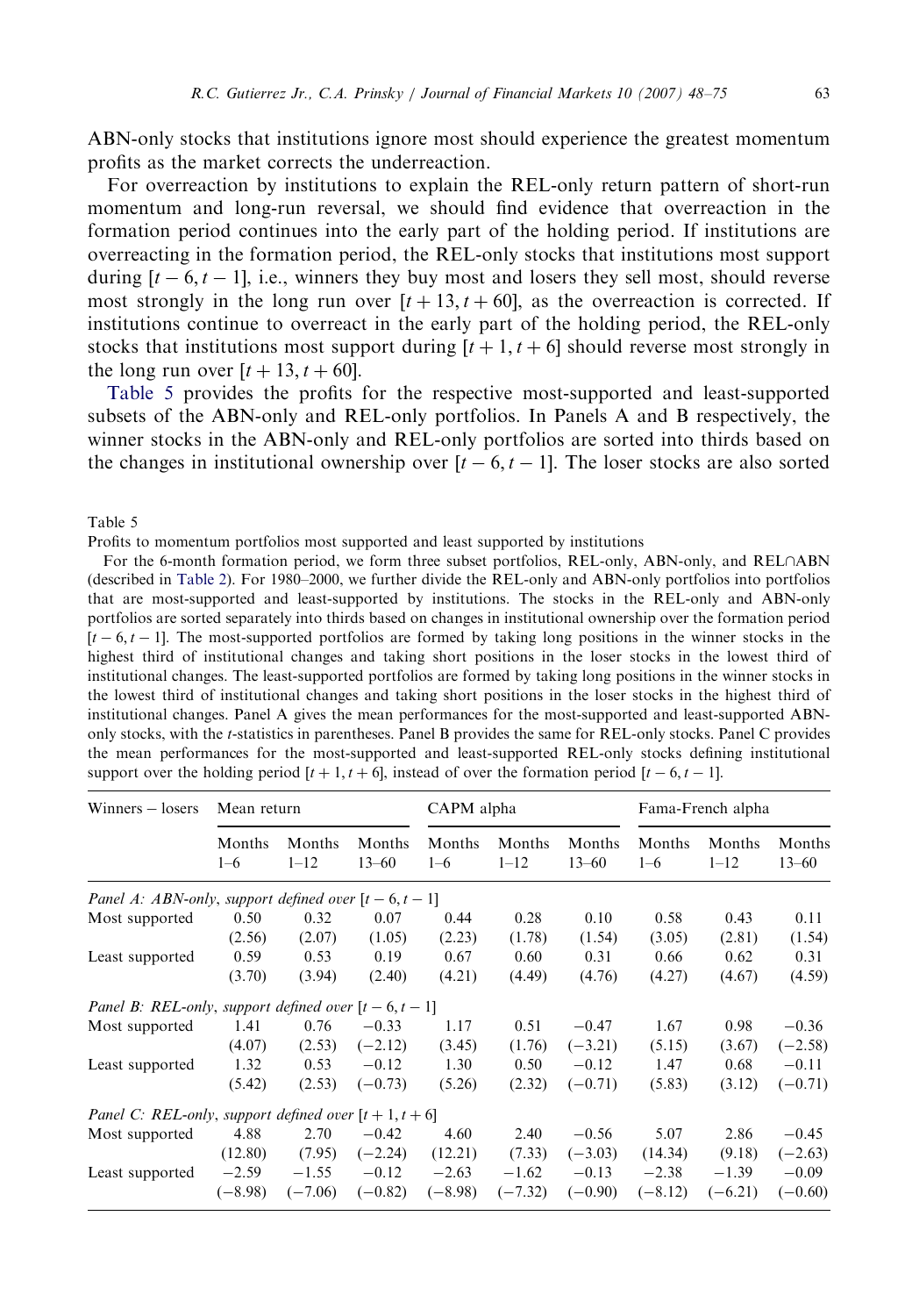into thirds. In Panel C, the REL-only stocks are sorted according to changes in institutional ownership over  $[t + 1, t + 6]$ . The most-supported portfolio is defined as long in the winner stocks in the upper third of changes in institutional ownership and short in the loser stocks in the bottom third. The least-supported portfolio is defined as long in the winner stocks in the lower third of changes in institutional ownership and short in the loser stocks in the upper third. That is, the most-supported stocks are those that institutions trade most strongly in the direction of formation-period returns, i.e., momentum strategies. The least-supported stocks are those that institutions trade the least in the direction of formation-period returns, which in fact are contrarian strategies on average.

Panel A of [Table 5](#page-15-0) shows that the least-supported ABN-only stocks generate the most momentum profits. The differences in profits over  $[t + 1, t + 12]$  between the leastsupported and the most-supported ABN-only stocks are significant with t-statistics at least 1.70 across the three profit metrics (not in the tables). The long-run profit differences over  $[t+13, t+60]$  are also significant. In fact, the least-supported ABN-only stocks display momentum for years while the most-supported stocks do not. These findings suggest that institutions in aggregate contribute to momentum in the ABN-only stocks by underreacting to firm-specific news.

The profits to the REL-only stocks that are most-supported and least-supported over the formation period  $[t - 6, t - 1]$  are shown in Panel B of [Table 5.](#page-15-0) The most-supported REL-only stocks reverse most strongly in the long-run over  $[t + 13, t + 60]$ . In fact, the reversals in the most-supported stocks are quite strong and are at least 0.33% per month across the three metrics. However, the REL-only stocks with the least institutional support do not reverse. In addition, the profit differences across the most-supported and leastsupported REL-only stocks are significant in the CAPM alphas, not provided in the tables. These REL-only results are consistent with institutions overreacting to the REL-only stocks during the formation period.

Panel C of [Table 5](#page-15-0) is consistent with institutions' continuing their overreactions into the first six months of the holding period. The REL-only stocks that institutions most support over  $[t + 1, t + 6]$  display the greatest reversals over the long-run of at least 0.42% per month across all performance metrics over  $[t + 13, t + 60]$ . The profit differences across the most-supported and least-supported portfolios are significant using the CAPM and Fama-French models, and are not reported in the tables. And once again, the least-supported REL-only stocks do not reverse in the long-run. The findings in Panels B and C suggest that the aggressive pursuit of relative-return winners by institutions and the aggressive avoidance of relative-return losers, as shown in [Table 4](#page-13-0), generate a prolonged overreaction in the REL-only stocks.

As a side note, the profits in Panel C of [Table 5](#page-15-0) for the  $[t + 1, t + 6]$  and  $[t + 1, t + 12]$ holding periods are extreme because changes in institutional ownership are highly correlated contemporaneously with returns. By ranking on changes in institutional ownership over the holding periods, we are de facto ranking on returns over the same period. The profit differences across the most-supported and least-supported stocks are positive in the first twelve months and are consistent with momentum on average for the REL-only portfolio in the short-run.

In sum, [Table 5](#page-15-0) supports both the notion that the tendency of institutions to pursue relative returns contributes to overreactions and the notion that the tendency of institutions to ignore firm-specific abnormal returns contributes to underreactions. Institutions appear to play a role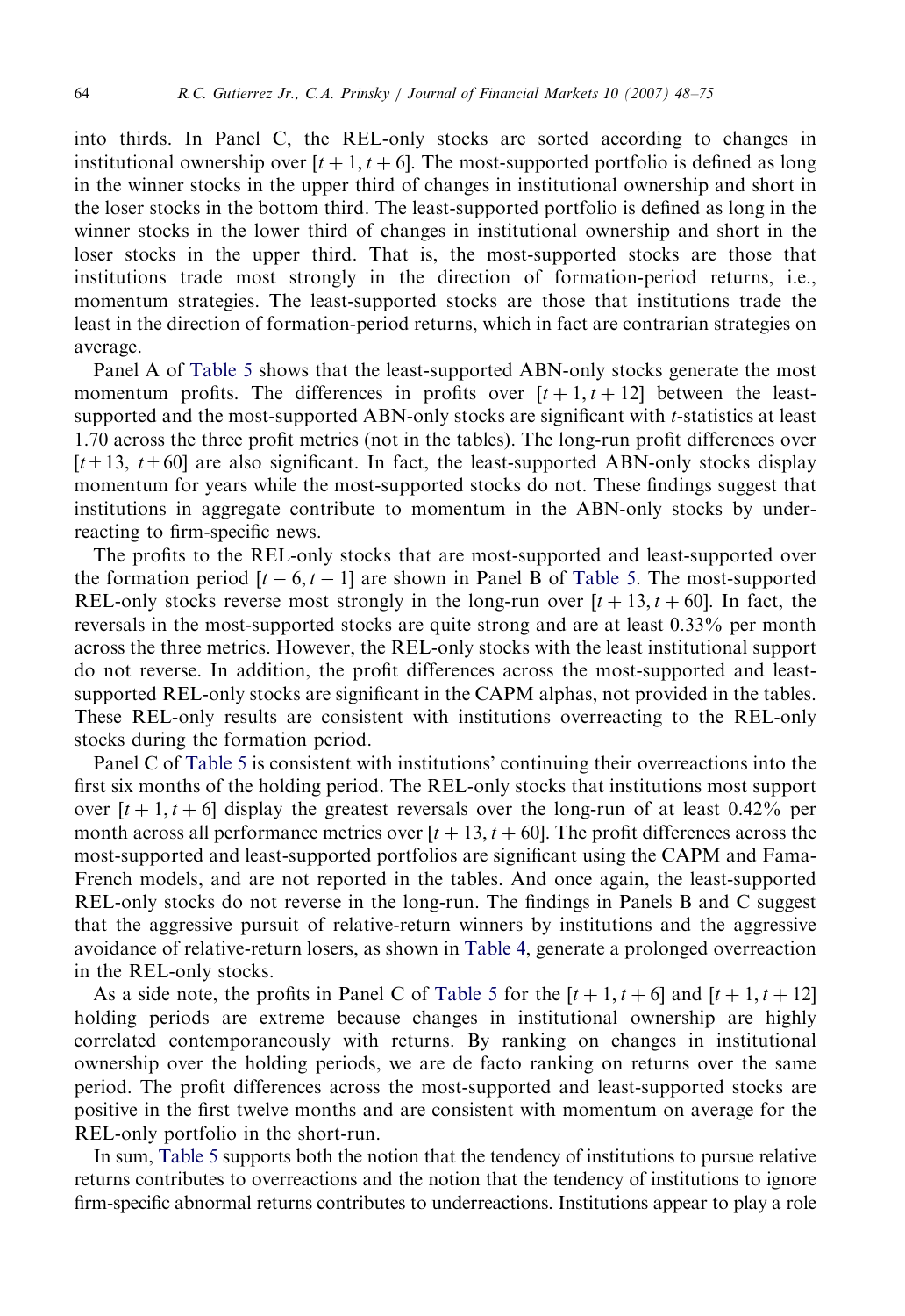in explaining the performances of relative-return–momentum portfolios and of abnormalreturn–momentum portfolios, respectively.

## 5. Subperiods, large stocks, and January seasonals

We examine the strength of the abnormal-return–momentum and relative-returnmomentum patterns within the 1963–1981 and 1982–2000 subperiods and within the subset of large stocks. [Jegadeesh and Titman \(2001\)](#page-26-0) find that the long-run performance of relative-return–momentum portfolios varies across roughly these same subperiods and across stock size. We also examine the performances of the various momentum portfolios in January and non-January. Prior studies find strong losses in the profits to relativereturn–momentum portfolios in January even in the first twelve months of the holding period and attribute this brief reversal at least in part to tax effects ([Grinblatt and](#page-26-0) [Moskowitz, 2004](#page-26-0)). To the extent that January losses to momentum portfolios are due to taxes, abnormal-return-only momentum portfolios should not display the January effect that the relative- return–momentum portfolios display, since taxes are based on raw returns.

## 5.1. Subperiods and large-stock results

Panels A and B of [Table 6](#page-18-0) show the profits to the REL-only and the ABN-only portfolios in the 1963–1981 and 1982–2000 subperiods. In each subperiod, the returns of the REL-only stocks reverse in the long-run, while the returns of the ABN-only stocks do not. Panel C of [Table 6](#page-18-0) shows that the long-lasting continuations in abnormal returns are also present in large stocks, defined as stocks whose market value is above the median for NYSE stocks. The long-run reversal of relative-return–momentum is also robust in large stocks according to the raw-return and CAPM metrics, but not according to the Fama-French model. In sum, the momentum and reversal patterns we find in the full sample are robust across the subperiods and within large-cap stocks.

## 5.2. January seasonality

[Table 7](#page-19-0) shows that the REL-only and REL\ABN portfolios incur large losses in January regardless of the holding-period horizon, a well-documented result for relativereturn strategies (though the losses are insignificant in the REL\ABN portfolio due to the large variability in profits). The ABN-only strategy, however, shows no evidence of reversal in January, and in fact, generates large profits in January in the first twelve months of the holding period. Return reversal in January is only an attribute of the relative-return portfolios.

The lack of even a January reversal for the ABN-only strategy is roughly consistent with a tax-loss selling hypothesis for January effects. Taxes are paid according to raw returns, not abnormal returns. Since the ABN-only loser stocks, by definition, are not among the worst stocks according to raw returns, these stocks are not the most advantageous to sell for realizing a capital loss. [Tables 8](#page-20-0) and [9](#page-21-0) report the January and non-January performances of the subset portfolios for the winner and loser sides of the portfolios respectively. They indicate that the January losses of the REL-only portfolio are due to the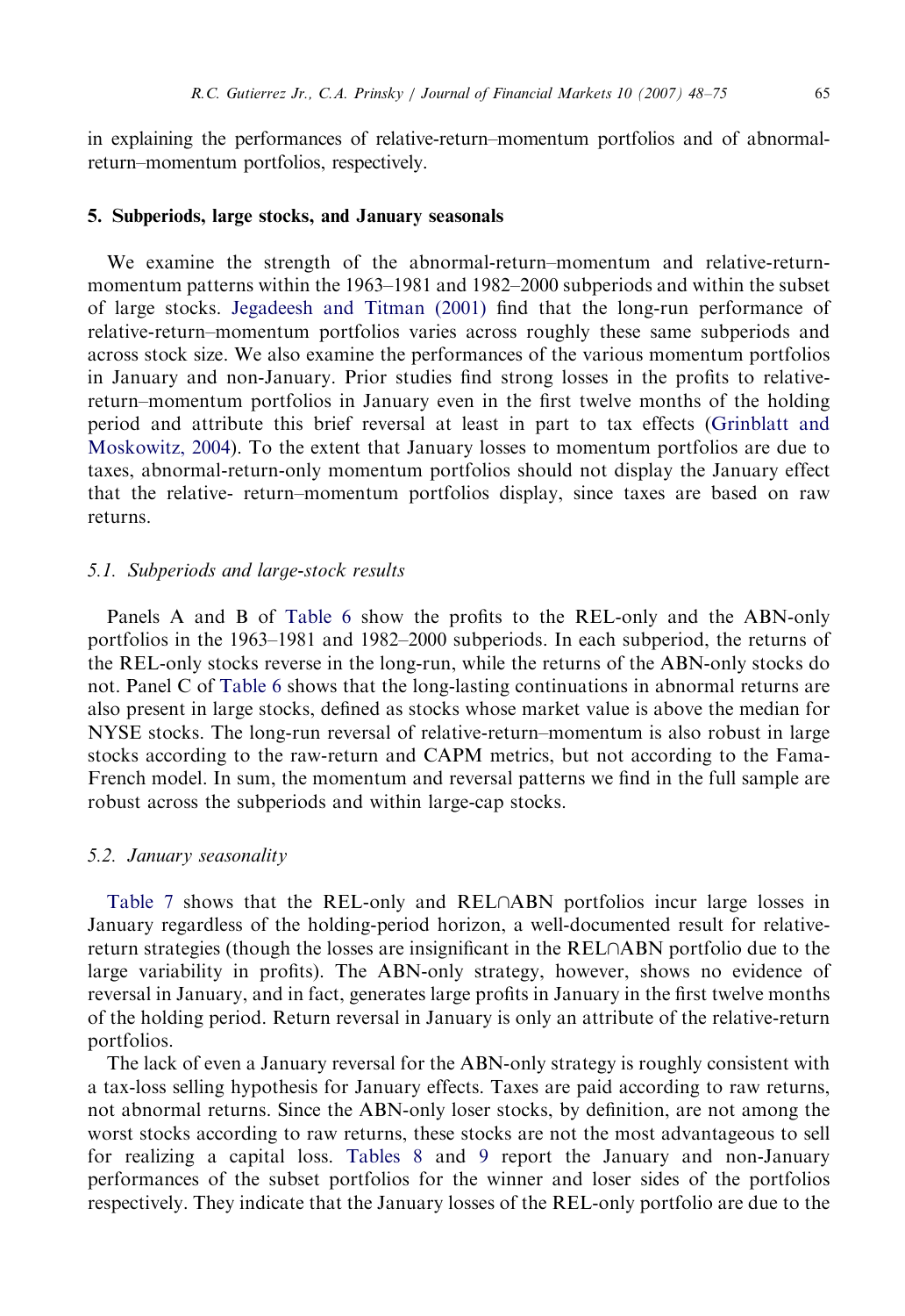<span id="page-18-0"></span>Momentum profits in subperiods and in large stocks for the 6-month formation period

For the 6-month formation period, we form the REL-only and ABN-only subset portfolios (described in Table [2](#page-8-0)). Reported below are the performances of the equally-weighted calendar-time portfolios which are long the respective winners and short the respective losers during the holding periods  $[t + 1, t + K]$  for  $K = 6, 12,$  and  $[t+13, t+K]$  for  $K = 60$ . Panels A, B, and C give the mean performances, with *t*-statistics in parentheses. Panels A and B report the profits for the subperiods 1963:01–1981:12 and 1982:01–2000:12, respectively. Panel C reports the profits to the subset portfolios formed from the set of stocks whose market capitalization is greater than the median market capitalization on the NYSE in month  $t-1$ . The columns correspond to the three performance metrics and the three holding-period windows.

| Winners – losers           | Mean return       |                    |                     | CAPM alpha        |                    |                     | Fama-French alpha |                    |                     |
|----------------------------|-------------------|--------------------|---------------------|-------------------|--------------------|---------------------|-------------------|--------------------|---------------------|
|                            | Months<br>$1 - 6$ | Months<br>$1 - 12$ | Months<br>$13 - 60$ | Months<br>$1 - 6$ | Months<br>$1 - 12$ | Months<br>$13 - 60$ | Months<br>$1 - 6$ | Months<br>$1 - 12$ | Months<br>$13 - 60$ |
| Panel A: 1963:01-1981:12   |                   |                    |                     |                   |                    |                     |                   |                    |                     |
| REL-only                   | 0.69              | 0.34               | $-0.55$             | 0.70              | 0.34               | $-0.55$             | 1.12              | 0.82               | $-0.20$             |
|                            | (2.10)            | (1.20)             | $(-3.71)$           | (2.13)            | (1.22)             | $(-3.69)$           | (3.57)            | (3.25)             | $(-1.80)$           |
| ABN-only                   | 0.79              | 0.70               | 0.29                | 0.79              | 0.70               | 0.29                | 0.61              | 0.56               | 0.25                |
|                            | (5.28)            | (5.44)             | (3.50)              | (5.29)            | (5.40)             | (3.42)              | (4.23)            | (4.41)             | (2.95)              |
| Panel B: 1982:01-2000:12   |                   |                    |                     |                   |                    |                     |                   |                    |                     |
| REL-only                   | 1.31              | 0.62               | $-0.25$             | 1.18              | 0.46               | $-0.34$             | 1.49              | 0.77               | $-0.29$             |
|                            | (5.06)            | (2.73)             | $(-2.03)$           | (4.53)            | (2.07)             | $(-2.78)$           | (5.89)            | (3.54)             | $(-2.61)$           |
| ABN-only                   | 0.63              | 0.50               | 0.08                | 0.61              | 0.49               | 0.14                | 0.68              | 0.59               | 0.14                |
|                            | (3.97)            | (3.88)             | (1.48)              | (3.77)            | (3.71)             | (2.64)              | (4.51)            | (4.66)             | (2.67)              |
| Panel C: Large stocks only |                   |                    |                     |                   |                    |                     |                   |                    |                     |
| REL-only                   | 0.66              | 0.34               | $-0.28$             | 0.60              | 0.26               | $-0.36$             | 1.06              | 0.76               | $-0.08$             |
|                            | (2.69)            | (1.61)             | $(-2.74)$           | (2.43)            | (1.24)             | $(-3.57)$           | (4.63)            | (4.18)             | $(-1.01)$           |
| ABN-only                   | 0.41              | 0.37               | 0.12                | 0.42              | 0.38               | 0.15                | 0.37              | 0.36               | 0.13                |
|                            | (3.28)            | (3.62)             | (2.07)              | (3.33)            | (3.60)             | (2.69)              | (2.95)            | (3.43)             | (2.27)              |

extremely good performances of the losers, consistent with a rebound following tax-loss selling.

However, [Table 7](#page-19-0) demonstrates that there is more to the January performances than just tax-loss selling. The profits for the ABN-only portfolio in the first twelve months of the holding period are greater in January than in non-January, with *t*-statistics of at least 2.0 for the raw and CAPM metrics (not in the tables). Hence, abnormal-return momentum has its own January effect, opposite that of the relative-return momentum. In sum, there exist large profit differences in January across relative-return-momentum and abnormal-returnmomentum portfolios, part of which is consistent with taxation effects.<sup>17</sup>

<sup>&</sup>lt;sup>17</sup>Although we have not pursued this further, the increased profits in January to the ABN-only portfolio might be consistent with institutions' being responsible for a portion of these turn-of-the-year effects. If the incentives of money managers to chase relative returns is highest right before the turn of the year and lowest right after, the incentives of institutions might also be capable of explaining the January reversal in relative-return momentum (due to the release of price pressure from chasing relative returns at the end of the year) and the increased January profitability of abnormal-return momentum (due to institutions' tilting their portfolios toward positive-alpha stocks in January in response to within-firm incentives—see footnote 13).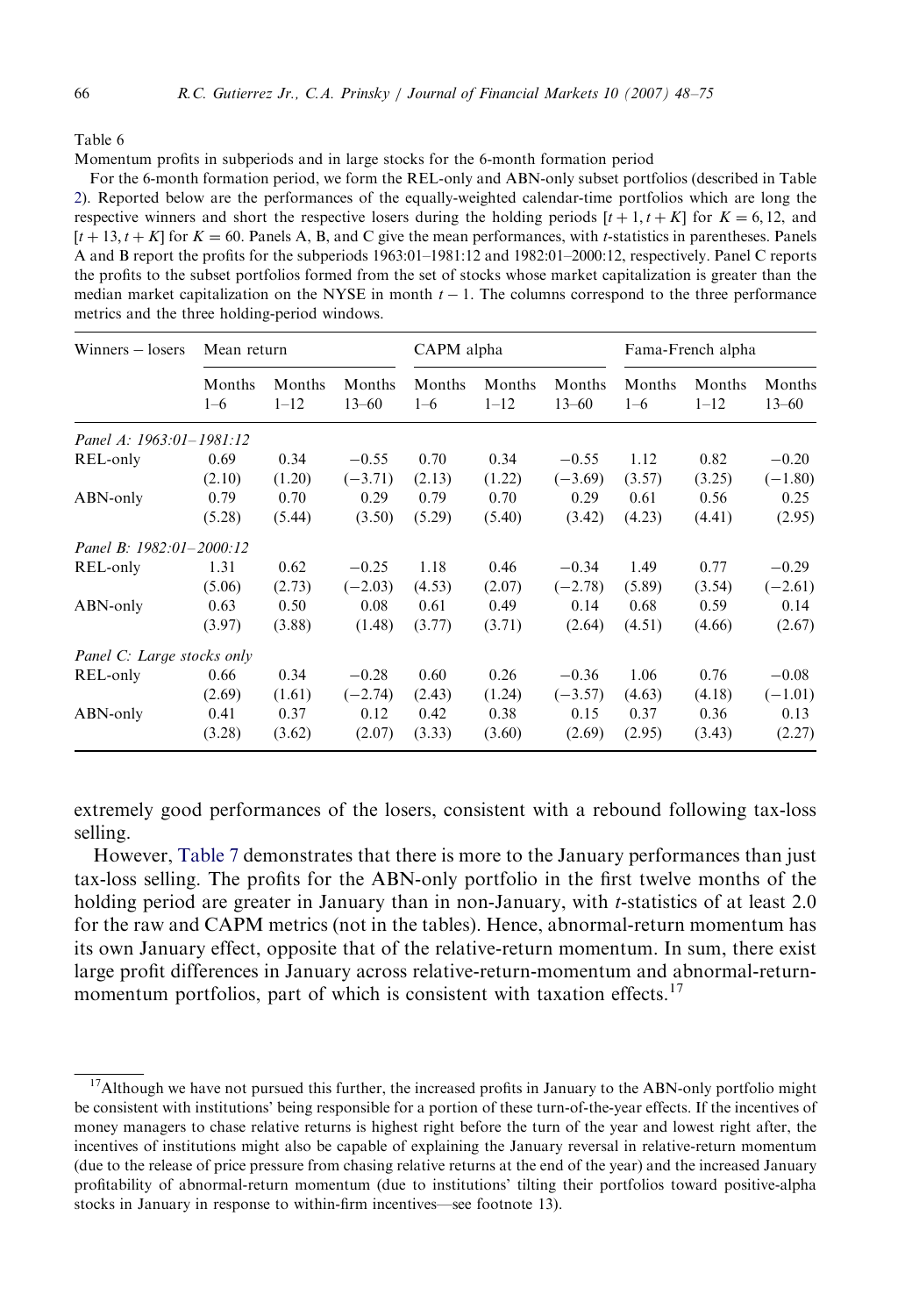<span id="page-19-0"></span>January seasonality in the profits to the subset momentum portfolios for the 6-month formation period For the 6-month formation period, we form three subset portfolios, REL-only, ABN-only, and REL $\cap$ ABN (described in [Table 2](#page-8-0)). Reported below are the performances of the equally-weighted calendar-time portfolios which are long the respective winners and short the respective losers during the holding periods  $[t + 1, t + K]$  for  $K = 6$ , 12, and  $[t + 13, t + K]$  for  $K = 60$ . Panels A, B, and C give the January and non-January mean performances for the three subsets respectively, with t-statistics in parentheses. The columns correspond to the

| $Winners - lossers$     | Mean return       |                    |                     | CAPM alpha        |                    |                     |                   | Fama-French alpha  |                     |
|-------------------------|-------------------|--------------------|---------------------|-------------------|--------------------|---------------------|-------------------|--------------------|---------------------|
|                         | Months<br>$1 - 6$ | Months<br>$1 - 12$ | Months<br>$13 - 60$ | Months<br>$1 - 6$ | Months<br>$1 - 12$ | Months<br>$13 - 60$ | Months<br>$1 - 6$ | Months<br>$1 - 12$ | Months<br>$13 - 60$ |
| Panel A: REL-only       |                   |                    |                     |                   |                    |                     |                   |                    |                     |
| Non-January             | 1.45              | 0.94               | $-0.16$             | 1.41              | 0.89               | $-0.19$             | 1.57              | 1.06               | $-0.12$             |
|                         | (7.02)            | (5.45)             | $(-1.73)$           | (6.84)            | (5.20)             | $(-2.06)$           | (7.78)            | (6.50)             | $(-1.58)$           |
| January                 | $-3.94$           | $-4.62$            | $-3.11$             | $-4.10$           | $-4.83$            | $-3.23$             | $-2.76$           | $-3.30$            | $-1.97$             |
|                         | $(-5.76)$         | $(-8.06)$          | $(-9.93)$           | $(-5.97)$         | $(-8.44)$          | $(-10.37)$          | $(-3.89)$         | $(-5.75)$          | $(-7.13)$           |
| Panel B: ABN-only       |                   |                    |                     |                   |                    |                     |                   |                    |                     |
| Non-January             | 0.63              | 0.54               | 0.19                | 0.63              | 0.54               | 0.20                | 0.64              | 0.55               | 0.19                |
|                         | (5.63)            | (5.74)             | (3.65)              | (5.60)            | (5.67)             | (3.81)              | (5.94)            | (5.99)             | (3.64)              |
| January                 | 1.49              | 1.22               | 0.14                | 1.49              | 1.20               | 0.17                | 0.91              | 0.83               | $-0.02$             |
|                         | (3.99)            | (3.88)             | (0.79)              | (3.96)            | (3.80)             | (0.98)              | (2.38)            | (2.54)             | $(-0.10)$           |
| Panel C: $REL \cap ABN$ |                   |                    |                     |                   |                    |                     |                   |                    |                     |
| Non-January             | 1.73              | 1.28               | 0.00                | 1.70              | 1.24               | $-0.02$             | 1.87              | 1.42               | 0.06                |
|                         | (8.09)            | (7.13)             | $(-0.03)$           | (7.93)            | (6.90)             | $(-0.28)$           | (9.05)            | (8.40)             | (0.84)              |
| January                 | $-0.76$           | $-1.39$            | $-1.64$             | $-0.90$           | $-1.58$            | $-1.71$             | $-0.47$           | $-0.76$            | $-1.04$             |
|                         | $(-1.07)$         | $(-2.33)$          | $(-6.95)$           | $(-1.26)$         | $(-2.65)$          | $(-7.25)$           | $(-0.64)$         | $(-1.28)$          | $(-4.45)$           |

# 6. Characteristics of the subset portfolios

three performance metrics and three holding-period windows.

For completeness, we provide additional characteristics of the stocks comprising the REL-only, ABN-only, and REL\ABN portfolios. [Table 10](#page-22-0) gives the means of the characteristics at the end of the formation period (month  $t-1$ ) for the stocks comprising the portfolios. The measures are:

- size = market value of equity from month  $t 1$ ,
- $\bullet$  BM  $=$  book-to-market equity where book value for fiscal year-end in calendar year  $y - 1$  is divided by market value from CRSP in December of year  $y - 1$  and used for all formation periods ending in year y,
- R&D = research and development expenditures for fiscal year-end in calendar year  $y - 1$  divided by total assets in the same fiscal year and used for all formation periods ending in year  $\nu$ ,
- $r =$  return over the six-month formation period,
- $\bullet$   $\varepsilon$  = cumulative residual return from the single-index model of equation (2) over the sixmonth formation period,
- $\bullet$   $\sigma_{\epsilon}$  = standard deviation of six-month residuals at the end of the formation period measured over the prior sixty months,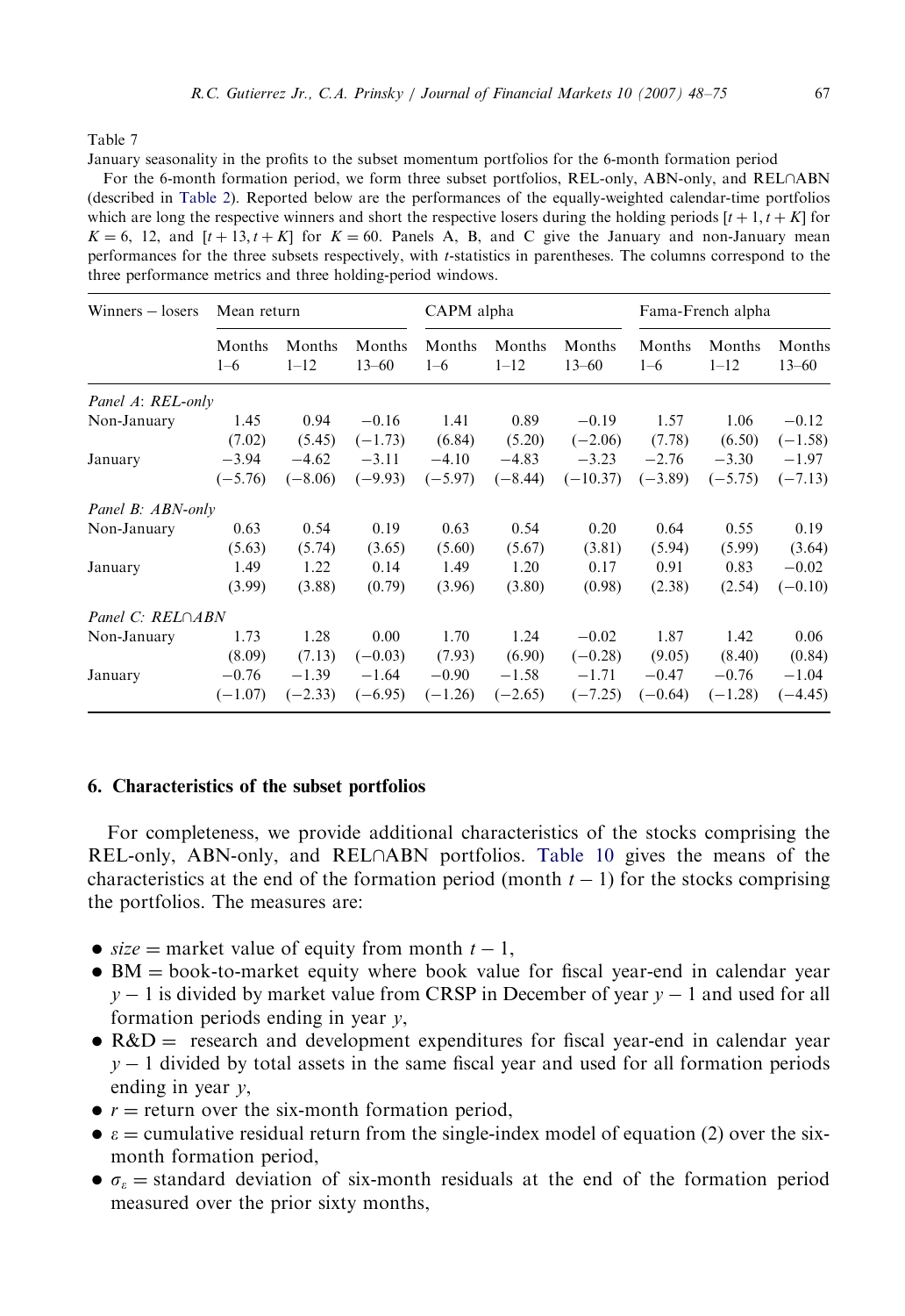<span id="page-20-0"></span>January seasonality in the profits to the subset momentum portfolios for the 6-month formation period: the winners

For the 6-month formation period, we form three subset portfolios, REL-only, ABN-only, and REL $\cap$ ABN (described in [Table 2](#page-8-0)). Reported below are the performances of the equally-weighted calendar-time portfolios which are only long the respective winners during the holding periods  $[t + 1, t + K]$  for  $K = 6, 12,$  and  $[t +$ 13,  $t + K$  for  $K = 60$ . Panels A, B, and C give the January and non-January mean performances for the three subsets respectively, with the t-statistics in parentheses. The columns correspond to the three performance metrics and three holding-period windows.

| Winners                 | Mean return       |                    |                     | CAPM alpha        |                    |                     | Fama-French alpha |                    |                     |
|-------------------------|-------------------|--------------------|---------------------|-------------------|--------------------|---------------------|-------------------|--------------------|---------------------|
|                         | Months<br>$1 - 6$ | Months<br>$1 - 12$ | Months<br>$13 - 60$ | Months<br>$1 - 6$ | Months<br>$1 - 12$ | Months<br>$13 - 60$ | Months<br>$1 - 6$ | Months<br>$1 - 12$ | Months<br>$13 - 60$ |
| Panel A: REL-only       |                   |                    |                     |                   |                    |                     |                   |                    |                     |
| Non-January             | 0.88              | 0.57               | 0.14                | 0.31              | 0.01               | $-0.41$             | 0.54              | 0.22               | $-0.31$             |
|                         | (2.43)            | (1.63)             | (0.44)              | (1.48)            | (0.01)             | $(-2.67)$           | (4.25)            | (2.18)             | $(-3.97)$           |
| January                 | 4.02              | 3.71               | 5.29                | 1.54              | 1.22               | 3.05                | 0.38              | 0.09               | 1.41                |
|                         | (3.35)            | (3.19)             | (4.93)              | (2.21)            | (1.96)             | (5.92)              | (0.85)            | (0.26)             | (5.14)              |
| Panel B: ABN-only       |                   |                    |                     |                   |                    |                     |                   |                    |                     |
| Non-January             | 0.79              | 0.74               | 0.59                | 0.40              | 0.34               | 0.20                | 0.30              | 0.25               | 0.06                |
|                         | (3.42)            | (3.23)             | (2.62)              | (3.73)            | (3.46)             | (1.95)              | (5.70)            | (5.28)             | (1.00)              |
| January                 | 4.12              | 4.06               | 3.81                | 2.39              | 2.32               | 2.2                 | 0.25              | 0.27               | 0.05                |
|                         | (5.35)            | (5.34)             | (5.05)              | (6.78)            | (7.08)             | (6.56)              | (1.31)            | (1.67)             | (0.24)              |
| Panel C: $REL \cap ABN$ |                   |                    |                     |                   |                    |                     |                   |                    |                     |
| Non-January             | 1.16              | 0.86               | 0.29                | 0.63              | 0.32               | $-0.21$             | 0.77              | 0.47               | $-0.18$             |
|                         | (3.47)            | (2.63)             | (1.00)              | (3.35)            | (1.88)             | $(-1.55)$           | (6.98)            | (4.96)             | $(-2.94)$           |
| January                 | 4.23              | 4.22               | 5.10                | 1.97              | 1.90               | 3.06                | 0.32              | 0.40               | 1.09                |
|                         | (3.87)            | (3.91)             | (5.24)              | (3.16)            | (3.34)             | (6.71)              | (0.81)            | (1.20)             | (4.98)              |

 $\bullet$  VOL =mean monthly trading volume per share outstanding over the six-month formation period for NYSE stocks only.<sup>18</sup>

[Table 10](#page-22-0) also provides the mean decile ranks of the characteristics for the stocks in the subset portfolios. For size and turnover, we use the NYSE breakpoints; for all other variables we use the NYSE-AMEX-NASDAQ breakpoints.

We see that the ABN-only stocks (winners and losers) tend to be larger than the RELonly and REL $\cap$ ABN stocks; they tend to have lower R&D, and lower turnover.<sup>19</sup> No clear pattern emerges for BM across the subset portfolios. Note that the return characteristics are as expected given our definitions of REL-only and ABN-only. The raw returns of

<sup>&</sup>lt;sup>18</sup>Volume cannot be directly compared across the NYSE and NASDAQ markets because of the double counting of inter-dealer trades on NASDAQ. The turnover characteristics are qualitatively the same, though, for NASDAQ stocks.<br><sup>19</sup>The lower volume for the ABN-only stocks persists across formation and later holding periods as well as

across Decembers and Januarys. The turnover in these portfolios implies that we are identifying a return effect that is different from the patterns found by [Lee and Swaminathan \(2000\)](#page-27-0). The REL-only portfolio is typically comprised of high-volume stocks, while the ABN-only portfolio is typically comprised of medium-volume stocks. The ''late'' portfolio of Lee and Swaminathan, which reverses, combines high-volume winners with low-volume losers. Their ''early'' strategy, which does not reverse, combines low-volume winners with high-volume losers.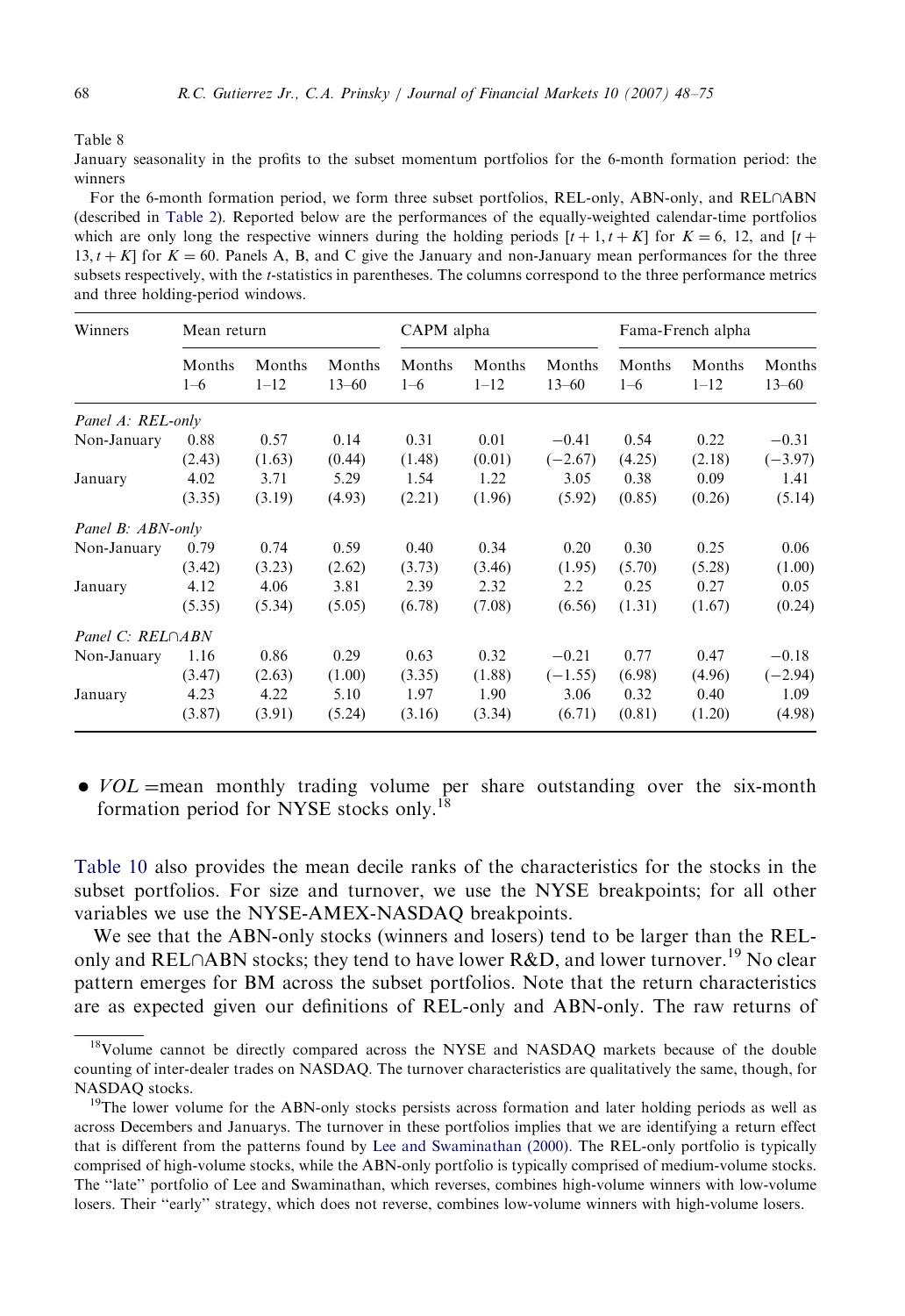<span id="page-21-0"></span>January seasonality in the profits to the subset momentum portfolios for the 6-month formation period: the losers For the 6-month formation period, we form three subset portfolios, REL-only, ABN-only, and REL $\cap$ ABN (described in [Table 2](#page-8-0)). Reported below are the performances of the equally-weighted calendar-time portfolios which are only long the respective losers during the holding periods  $[t + 1, t + K]$  for  $K = 6, 12$ , and  $[t + 13, t + K]$ for  $K = 60$ . Panels A, B, and C give the January and non-January mean performances for the three subsets respectively, with t-statistics in parentheses. The columns correspond to the three performance metrics and three holding-period windows.

| Losers            | Mean return       |                    |                     | CAPM alpha        |                    |                     | Fama-French alpha |                    |                     |
|-------------------|-------------------|--------------------|---------------------|-------------------|--------------------|---------------------|-------------------|--------------------|---------------------|
|                   | Months<br>$1 - 6$ | Months<br>$1 - 12$ | Months<br>$13 - 60$ | Months<br>$1 - 6$ | Months<br>$1 - 12$ | Months<br>$13 - 60$ | Months<br>$1 - 6$ | Months<br>$1 - 12$ | Months<br>$13 - 60$ |
| Panel A: REL-only |                   |                    |                     |                   |                    |                     |                   |                    |                     |
| Non-January       | $-0.57$           | $-0.37$            | 0.31                | $-1.10$           | $-0.89$            | $-0.22$             | $-1.03$           | $-0.84$            | $-0.18$             |
|                   | $(-1.63)$         | $(-1.09)$          | (0.91)              | $(-5.18)$         | $(-4.36)$          | $(-1.10)$           | $(-7.83)$         | $(-7.09)$          | $(-2.02)$           |
| January           | 7.96              | 8.33               | 8.40                | 5.64              | 6.05               | 6.28                | 3.14              | 3.40               | 3.38                |
|                   | (6.88)            | (7.38)             | (7.58)              | (7.96)            | (8.87)             | (9.49)              | (6.81)            | (8.12)             | (10.6)              |
| Panel B: ABN-only |                   |                    |                     |                   |                    |                     |                   |                    |                     |
| Non-January       | 0.16              | 0.20               | 0.40                | $-0.24$           | $-0.20$            | $-0.01$             | $-0.34$           | $-0.31$            | $-0.14$             |
|                   | (0.69)            | (0.86)             | (1.75)              | $(-2.23)$         | $(-1.91)$          | $(-0.04)$           | $(-3.83)$         | $(-3.73)$          | $(-2.25)$           |
| January           | 2.64              | 2.85               | 3.67                | 0.91              | 1.12               | 2.03                | $-0.66$           | $-0.55$            | 0.07                |
|                   | (3.42)            | (3.73)             | (4.81)              | (2.55)            | (3.26)             | (6.20)              | $(-2.12)$         | $(-1.91)$          | (0.30)              |
| Panel C: REL∩ABN  |                   |                    |                     |                   |                    |                     |                   |                    |                     |
| Non-January       | $-0.57$           | $-0.43$            | 0.29                | $-1.07$           | $-0.92$            | $-0.19$             | $-1.10$           | $-0.96$            | $-0.24$             |
|                   | $(-1.85)$         | $(-1.42)$          | (1.01)              | $(-6.46)$         | $(-5.77)$          | $(-1.26)$           | $(-8.58)$         | $(-8.68)$          | $(-3.20)$           |
| January           | 5.05              | 5.62               | 6.74                | 2.86              | 3.48               | 4.77                | 0.78              | 1.16               | 2.12                |
|                   | (4.92)            | (5.64)             | (6.93)              | (5.18)            | (6.59)             | (9.34)              | (1.73)            | (2.99)             | (8.10)              |

ABN-only stocks are, by definition, less extreme cross-sectionally, but interestingly, the residual returns of ABN-only and REL-only stocks are equivalent. ABN-only stocks have smaller standard deviations of residuals (and returns).

The finding that the ABN-only stocks tilt away from the smallest stocks is interesting. First, many return anomalies tend to concentrate in the smallest stocks, perhaps because of greater information asymmetries and/or greater microstructural issues. Second, the likelihood of realizing the holding-period returns of the abnormal-return-only portfolio should be greater than that for the relative-return portfolios, since trading costs typically decrease with stock size.<sup>20</sup>

# 7. Conclusion

We find that momentum in stock returns is more complex than previously recognized. Both firm-specific abnormal returns and relative returns contribute separately to momentum. These two types of momenta display starkly different long-run performances. Abnormal-return–momentum persists for years without reversing and is consistent with underreaction. Relative-return momentum reverses strongly after one year and is

 $20$ Korajczyk and Sadka (2002) and [Lesmond et al. \(2004\)](#page-27-0) estimate the trading costs to various momentum strategies.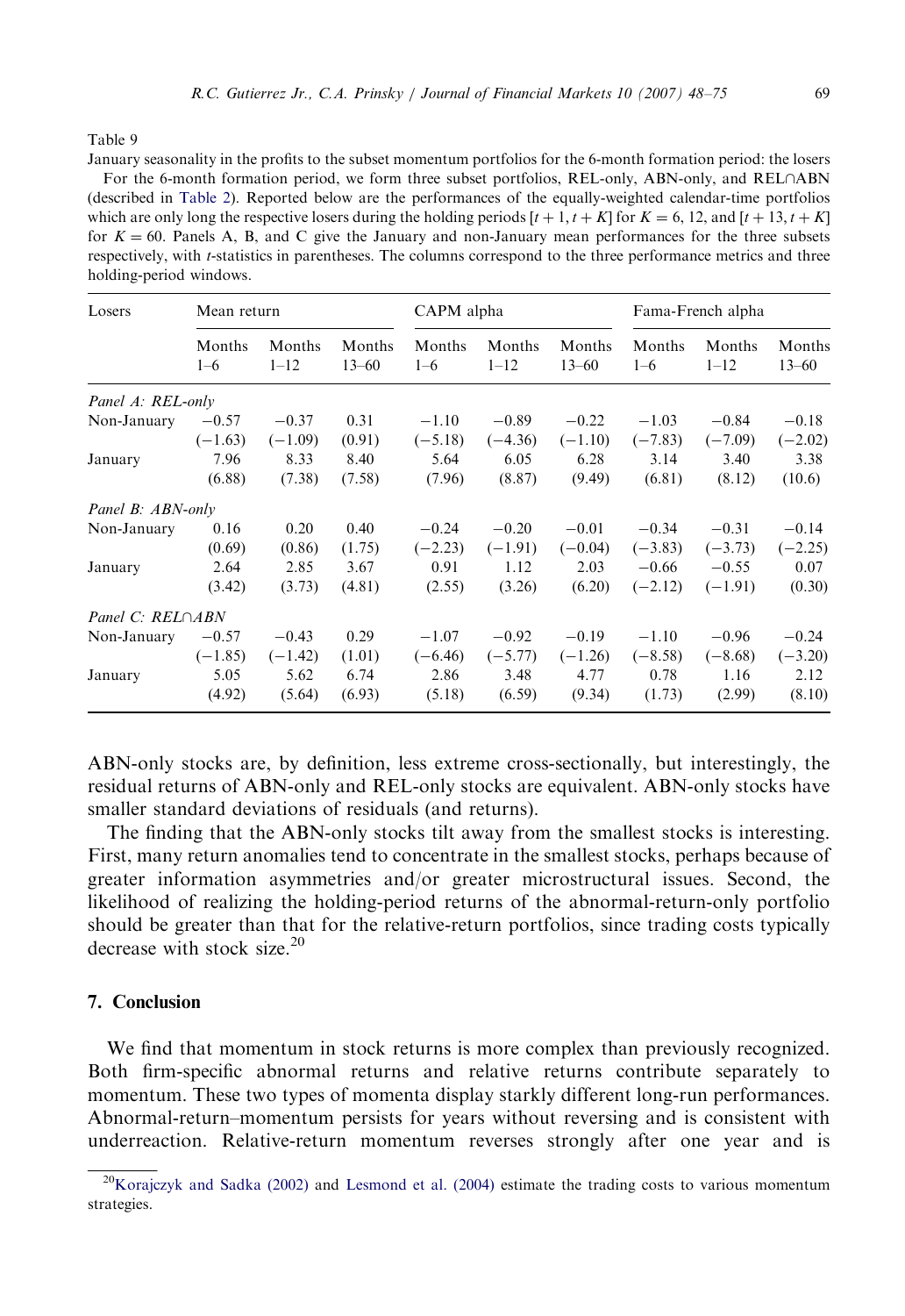<span id="page-22-0"></span>Characteristics of the stocks comprising the subset momentum portfolios for a 6-month formation period

Mean levels of the following measures are reported for the stocks comprising the three subset portfolios, RELonly, ABN-only, and REL\ABN (described in [Table 2\)](#page-8-0). For the six-month formation period ending in month  $t-1$  of year y, size is market capitalization in month  $t-1$  in millions of dollars; BM is the book-to-market equity ratio with book value from year  $t-1$  and market value from December of year  $y-1$ ;  $R\&D$  is research and development expenditures over total assets from year  $t-1$ ; and INST is institutional ownership at the most recent calendar quarter-end. r is the six-month return,  $\varepsilon$  is the cumulative six-month residual return from equation (2), and VOL is mean monthly trading volume per share for NYSE stocks only during the formation period.  $\sigma_{\varepsilon}$  is the standard deviation of six-month residual returns measured over the prior sixty months. All stocks are also sorted each month into deciles according to each one of the above characteristics. For size and volume, we use the NYSE breakpoints; for all other measures, we use the NYSE-AMEX-NASDAQ breakpoints. The mean decile of each measure that the component stocks belong to at the end of the formation period is reported. Panels A and B give the mean characteristics for the winners, and Panels C and D give the mean characteristics for the losers.

|                            | <b>Size</b> | ΒM   | R&D  | r       | $\epsilon$ | $\sigma_{\varepsilon}$ | VOL  |
|----------------------------|-------------|------|------|---------|------------|------------------------|------|
| Winners                    |             |      |      |         |            |                        |      |
| Panel A: Mean values       |             |      |      |         |            |                        |      |
| REL-only                   | 594         | 0.61 | 0.07 | 0.57    | 0.25       | 0.41                   | 0.07 |
| ABN-only                   | 1378        | 1.03 | 0.03 | 0.29    | 0.26       | 0.19                   | 0.04 |
| <b>RELOABN</b>             | 628         | 0.94 | 0.05 | 0.83    | 0.57       | 0.30                   | 0.07 |
| Panel B: Mean decile ranks |             |      |      |         |            |                        |      |
| REL-only                   | 3.36        | 3.78 | 6.18 | 9.94    | 8.80       | 7.73                   | 7.33 |
| ABN-only                   | 4.61        | 6.21 | 5.25 | 8.50    | 8.89       | 3.32                   | 5.34 |
| <b>RELOABN</b>             | 3.54        | 5.52 | 5.71 | 9.97    | 9.82       | 5.98                   | 7.21 |
| Losers                     |             |      |      |         |            |                        |      |
| Panel C: Mean values       |             |      |      |         |            |                        |      |
| REL-only                   | 118         | 0.89 | 0.07 | $-0.24$ | $-0.26$    | 0.37                   | 0.06 |
| ABN-only                   | 1590        | 0.65 | 0.03 | $-0.10$ | $-0.25$    | 0.19                   | 0.04 |
| <b>RELOABN</b>             | 451         | 0.74 | 0.04 | $-0.30$ | $-0.45$    | 0.28                   | 0.06 |
| Panel D: Mean decile ranks |             |      |      |         |            |                        |      |
| REL-only                   | 2.26        | 5.21 | 6.32 | 1.64    | 2.37       | 7.34                   | 6.71 |
| ABN-only                   | 5.22        | 4.39 | 5.14 | 3.22    | 2.36       | 3.32                   | 4.92 |
| REL∩ABN                    | 3.54        | 4.58 | 5.57 | 1.39    | 1.34       | 5.61                   | 6.63 |

consistent with overreaction. These findings are robust across alternative performance metrics, across alternative measures of abnormal returns, across subperiods, and within large-cap stocks.

We offer an agency-based explanation of our stock-return findings that provides an economic rationale for momentum in returns. Moreover, the agency explanation that we propose for these newly identified complexities in return momentum is parsimonious in that the single underlying source of momentum is the agency relation between money managers and their clients. Delegated money managers have incentives to chase relative returns yielding an overreaction and to ignore firm-specific news yielding an underreaction. The trading behaviors of institutions confirm these tendencies. We find that institutions aggressively buy stocks with the highest prior returns and avoid stocks with the lowest prior returns. We also find that the long-run reversal of relative-return momentum occurs only for winner stocks that institutions buy the most and for loser stocks that institutions sell the most. These findings suggest that institutions overreact to relative returns. On the other hand, institutions trade stocks with high and low firm-specific abnormal returns as if these stocks were any other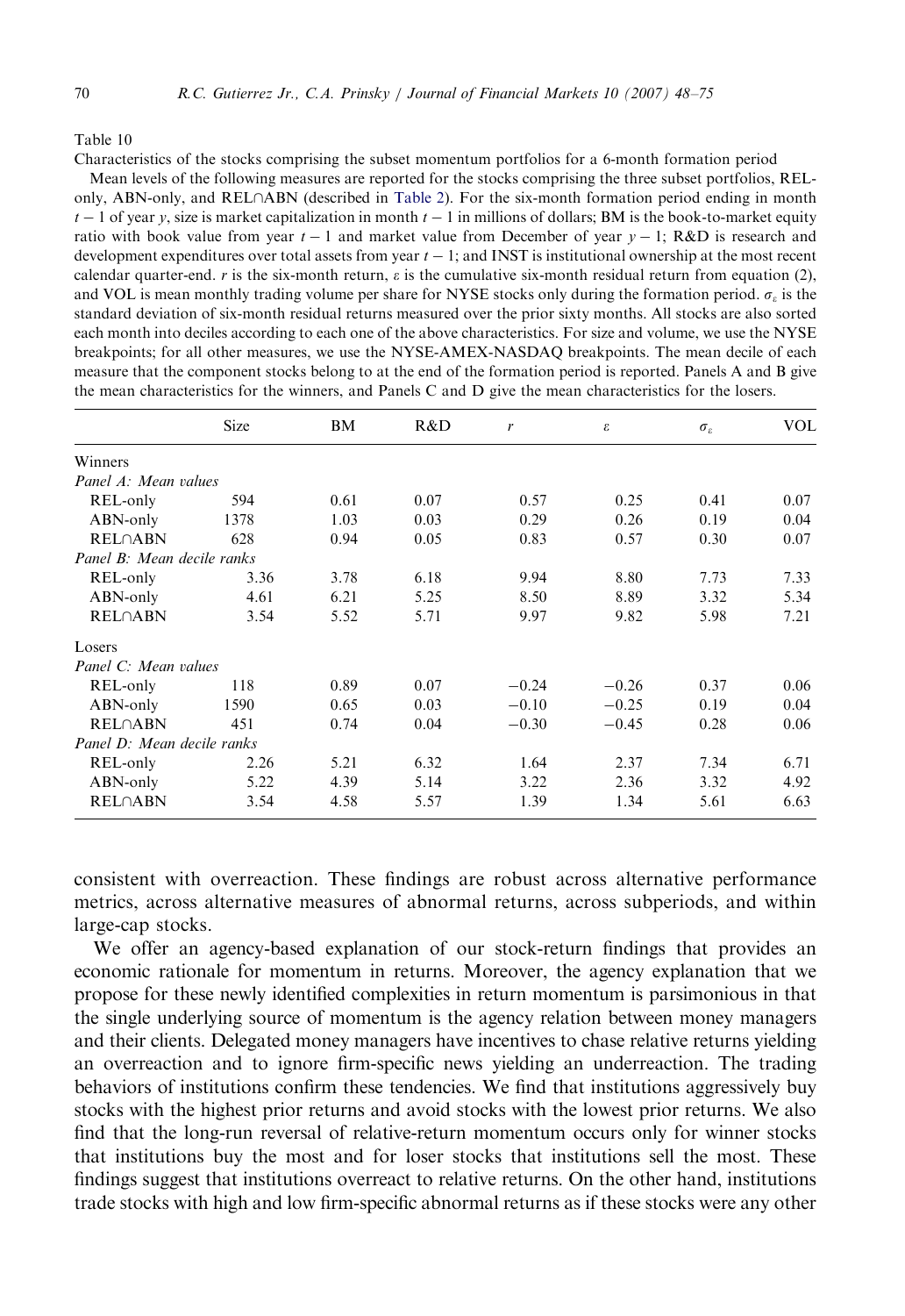stocks. Moreover, abnormal-return momentum persists for years only for the winner stocks that institutions buy the least and for the loser stocks that institutions sell the least. These findings suggest that institutions underreact to abnormal returns (firm-specific news). In short, institutions seem to contribute to both types of the momenta we identify.

In addition, the persistence of abnormal-return momentum contributes to the growing evidence that the market underreacts to firm-specific news. Prior studies find evidence of underreaction to corporate events and to headline news. The finding that the market also underreacts to the general firm-specific information in returns reinforces and extends the prior evidence. Underreaction to firm-specific news is a pervasive phenomenon. Our agency explanation for momentum also serves as an economic rationale for the specific underreactions found in prior studies.

Finally, our institutional results complement the recent literature on the limits of arbitrage, surveyed in [Barberis and Thaler \(2003\)](#page-25-0). As such, they offer possible explanations for the notorious inability of institutions to beat the market.<sup>21</sup> Our finding that institutions appear to underreact to firm-specific news is consistent with the VAR results of [Cohen et al. \(2002\)](#page-26-0). The subtle difference is that we suggest that institutions contribute to underreaction while they suggest that institutions fail to fully exploit the underreaction. Our results on overreaction, however, provide a sharper contrast to recent studies. This is the first finding of a negative relation between institutional trading and long-run returns that we are aware of. This finding suggests that institutional trading possibly destabilizes prices, driving them away from fundamental values. In contrast, recent studies by [Wermers \(1999\)](#page-27-0) and [Sias \(2004\),](#page-27-0) among others, find only a positive correlation between institutional trading and future returns. However, these studies limit their analysis to just twelve months after they measure institutional trading. We find return reversals in months 13–60.

# Appendix

We describe here the other metrics and procedures we employ to evaluate the performances of the portfolios. The findings are robust across all of these variations. Abnormal-return momentum persists for several years and does not reverse; relative-return momentum reverses strongly in the long-run.

## A.1. Stochastic discount factor

Assuming that the law of one price holds, there exists a stochastic discount factor (SDF) that satisfies the following pricing equation:

$$
E(mx) = 1,\tag{A.1}
$$

where x is a future payoff (expressed as a gross return). Assuming that there exists a riskless (unobservable) asset, [Hansen and Jagannathan \(1991\)](#page-26-0) show how an estimator of  $m$ can be retrieved from a basis set of traded assets. The estimate is obtained by finding the  $N \times 1$  vector **c** such that

$$
E(\mathbf{x}\mathbf{x}'\mathbf{c}) = \mathbf{1}_N,\tag{A.2}
$$

 $^{21}$ Berk and Green (2004) and [Wermers \(2000\)](#page-27-0) suggest other possible and complementary reasons.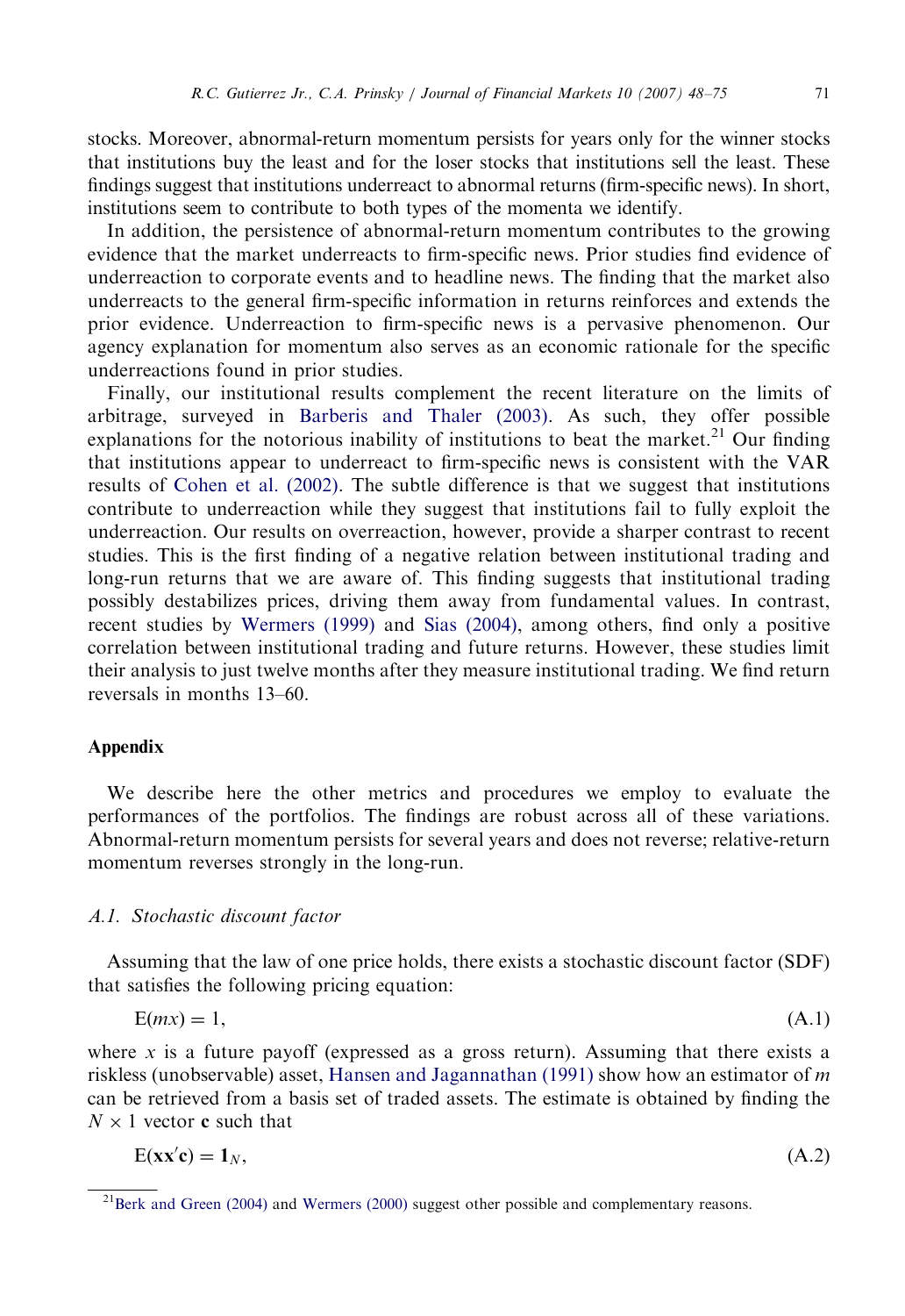where **x** is the  $N \times 1$  vector of payoffs for the basis assets and  $\hat{m} = \mathbf{x}'\mathbf{c}$  is the estimate of the SDF.

Since the portfolios we examine are winner-minus-loser portfolios, the SDF should price the profits to zero.

$$
E(mr^{W-L}) = 0,\t\t(A.3)
$$

where  $r^{W-L}$  is the payoff to the winner portfolio minus the payoff to the loser portfolio. Following [Chen and Knez \(1996\),](#page-26-0) we can estimate the pricing error, or alpha, using the mean of the time-series of the discounted payoffs, which should be zero. The advantage of this method is that it does not rely on any specific model of the pricing kernel. The pricing kernel is obtained directly from return data on the basis assets.

We employ four sets of assets to serve as the basis sets, and thus form four estimates of the SDF. From Kenneth French's website we obtain value-weighted and equal-weighted returns to sets of 12 and 30 industry portfolios, respectively.<sup>22</sup> The equal-weighted portfolios reflect more of the performance of smaller stocks and increasing the number of industry portfolios reflects more of the non-systematic components of stock returns. Following the advice of [Dahlquist and Soderlind \(1999\)](#page-26-0) and [Farnsworth et al. \(2002\)](#page-26-0), we add the one-month T-bill rate to the set of basis assets to better estimate the mean of  $m$ .

## A.2. Conditional CAPM

[Jagannathan and Wang \(1996, hereafter JW\)](#page-26-0) and [Lettau and Ludvigson \(2001a,](#page-27-0) [hereafter LL\)](#page-27-0) find that allowing betas to change as a function of the state of the market improves the ability of the CAPM to explain the cross section of stock returns. Following LL, we employ *cay* as the conditioning variable.<sup>23</sup> The variable *cay* is the log consumption-wealth ratio and is shown by [Lettau and Ludvigson \(2001b\)](#page-27-0) to predict stock returns.<sup>24</sup> The form of the CAPM we estimate is

$$
r_t^{W-L} = \alpha + \beta_1 (r_{Mt} - r_{ft}) + \beta_2 (cay)(r_{Mt} - r_{ft}) + \varepsilon_t.
$$
 (A.4)

The macro data are quarterly. The findings in this specification, and in the following with human capital, are the same when using quarterly frequency for the momentum portfolios' profits or when using monthly frequency and updating the macro variables every third month.

## A.3. Conditional CAPM with human capital

JW and LL find that adding the return on human capital to the CAPM improves the conditional CAPM's ability to explain the cross section of stock returns even further. So we consider a conditional CAPM with the market portfolio expanded to include human capital. We use the growth rate in per capita labor income as the proxy for the return on

<sup>&</sup>lt;sup>22</sup>Professor French's website is at [http://mba.tuck.dartmouth.edu/pages/faculty/ken.french.](http://mba.tuck.dartmouth.edu/pages/faculty/ken.french) We thank him for generously providing these data. The definitions of the industries are provided on the website. <sup>23</sup>We thank Martin Lettau for generously providing the *cay* data as well as the labor income data on his website

at [http://pages.stern.nyu.edu/](http://pages.stern.nyu.edu/~mlettau)~[mlettau.](http://pages.stern.nyu.edu/~mlettau)<br><sup>24</sup>Brennan and Xia (2005) and [Lee \(2002\)](#page-27-0) argue that the estimates of *cay* provided by Lettau and Ludvigson are

biased. Lee re-estimates the series and finds that  $cay$  is unable to predict future returns. [Lettau and Ludvigson](#page-27-0) [\(2005\)](#page-27-0) respond to the criticisms.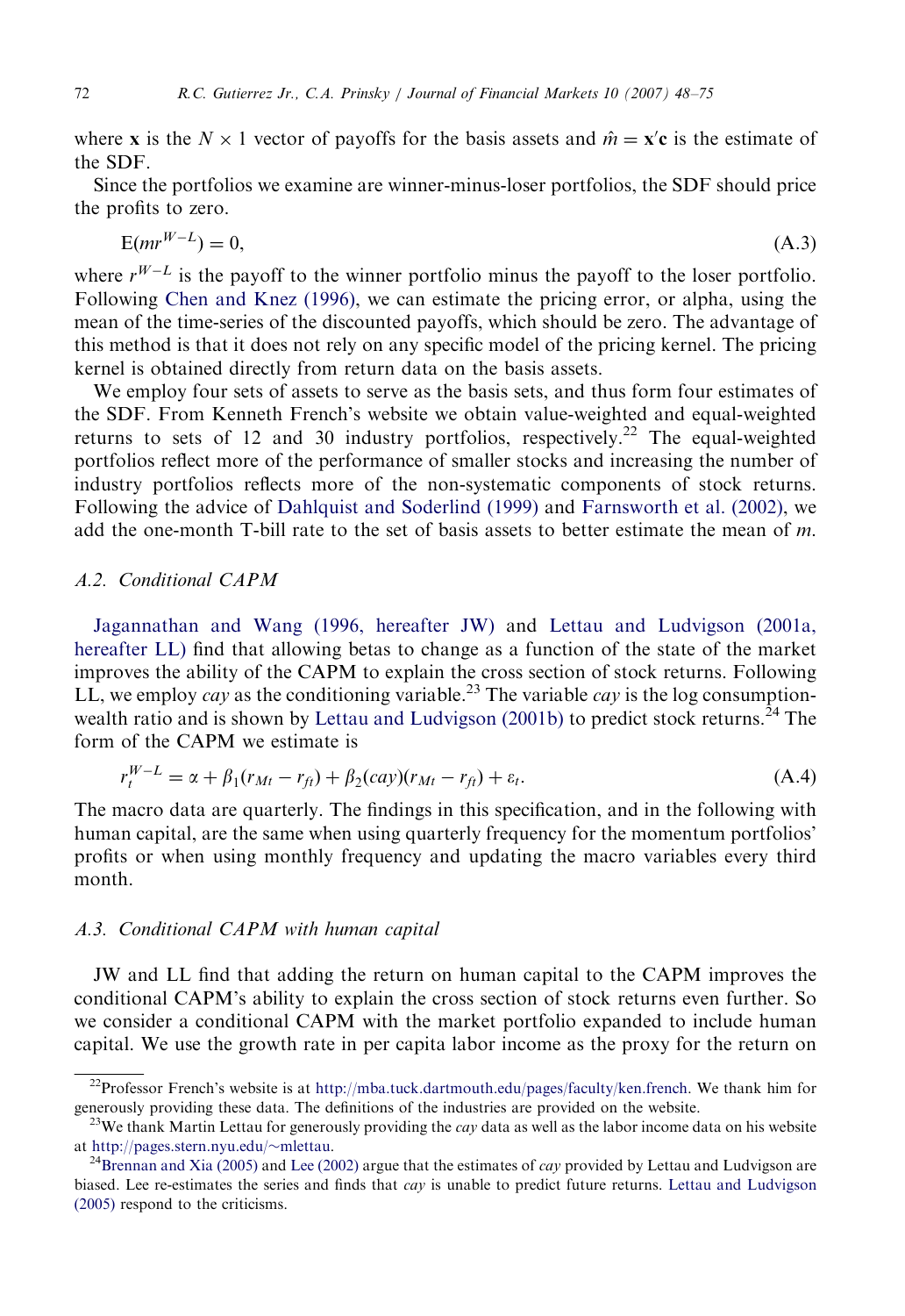<span id="page-25-0"></span>human capital as JW and LL do. The model is then

$$
r_t^{W-L} = \alpha + \beta_1 (r_{Mt} - r_{ft}) + \beta_2 (cay)(r_{Mt} - r_{ft}) + \beta_3 \Delta y + \beta_4 (cay)\Delta y + \varepsilon_t,
$$
 (A.5)

where  $\Delta y$  is the change in the log of labor income.

# A.4. Size and book-to-market matches

For each month in the holding period, we subtract from the returns of our selected momentum stocks the returns of a matching size/book-to-market portfolio. The portfolios are formed by first sorting all stocks into quintiles using market values of equity at the end of the prior month. These five portfolios are then sorted further into quintiles using the book-to-market ratios of equity, where book value is from the fiscal-year end of the prior calendar year and market value is from December of the prior calendar year. The size breakpoints are determined using only NYSE stocks; the book-to-market breakpoints are determined using all stocks. The calendar-time series of adjusted returns are then evaluated using mean raw returns and Fama-French alphas. We also examine  $10 \times 10$  matching portfolios and find similar results.

# A.5. Using individual-stock factor loadings to construct proxies for portfolio loadings

Since the composition of stocks in these momentum portfolios is changing through time, the factor loadings of the portfolios might also be changing through time. Estimating timeinvariant factor loadings, as we do in the reported tables, might lead to poor estimates of performance. This source of potential time variation is different from the time variation that we consider in the conditional CAPM models. To allow for the possibility that changes in portfolio composition will lead to changes in factor loadings, we follow the suggestion of [Mitchell and Stafford \(2001\)](#page-27-0) and [Grundy and Martin \(2001\)](#page-26-0) to use the loadings of the individual stocks comprising the portfolios each month to construct proxies for portfolio loadings. We estimate each stock's CAPM and Fama-French factor loadings in months  $[t + 1, t + 60]$ , requiring at least twenty-four months of available data. (The look-ahead bias this imposes does not affect our empirical findings.) To estimate the portfolio factor loadings each calendar month, we average the factor loadings of the individual stocks that are in each portfolio that calendar month.

## **References**

- Admati, A.R., Pfleiderer, P., 1997. Does it all add up? Benchmarks and the active compensation of portfolio managers. Journal of Business 70, 323–350.
- Andrews, D.K., 1991. Heteroskedastic and autocorrelation consistent covariance matrix estimation. Econometrica 59, 817–858.
- Barberis, N., Shleifer, A., Vishny, R., 1998. A model of investor sentiment. Journal of Financial Economics 49 (3), 307–343.
- Barberis, N., Thaler, R.H., 2003. A survey of behavioral finance. In: Constantinides, G.M., Harris, M., Stultz, R. (Eds.), Handbook of the Economics of Finance. Elsevier Science, Amsterdam.
- Berk, J.B., Green, R.C., 2004. Mutual fund flows and performance in rational markets. Journal of Political Economics 112, 1269–1295.

Brav, A., Heaton, J.B., 2002. Competing theories of financial anomalies. Review of Financial Studies 15, 575–606. Brennan, M.J., Xia, Y., 2005. Tay's as good as cay. Finance Research Letters 2, 1–14.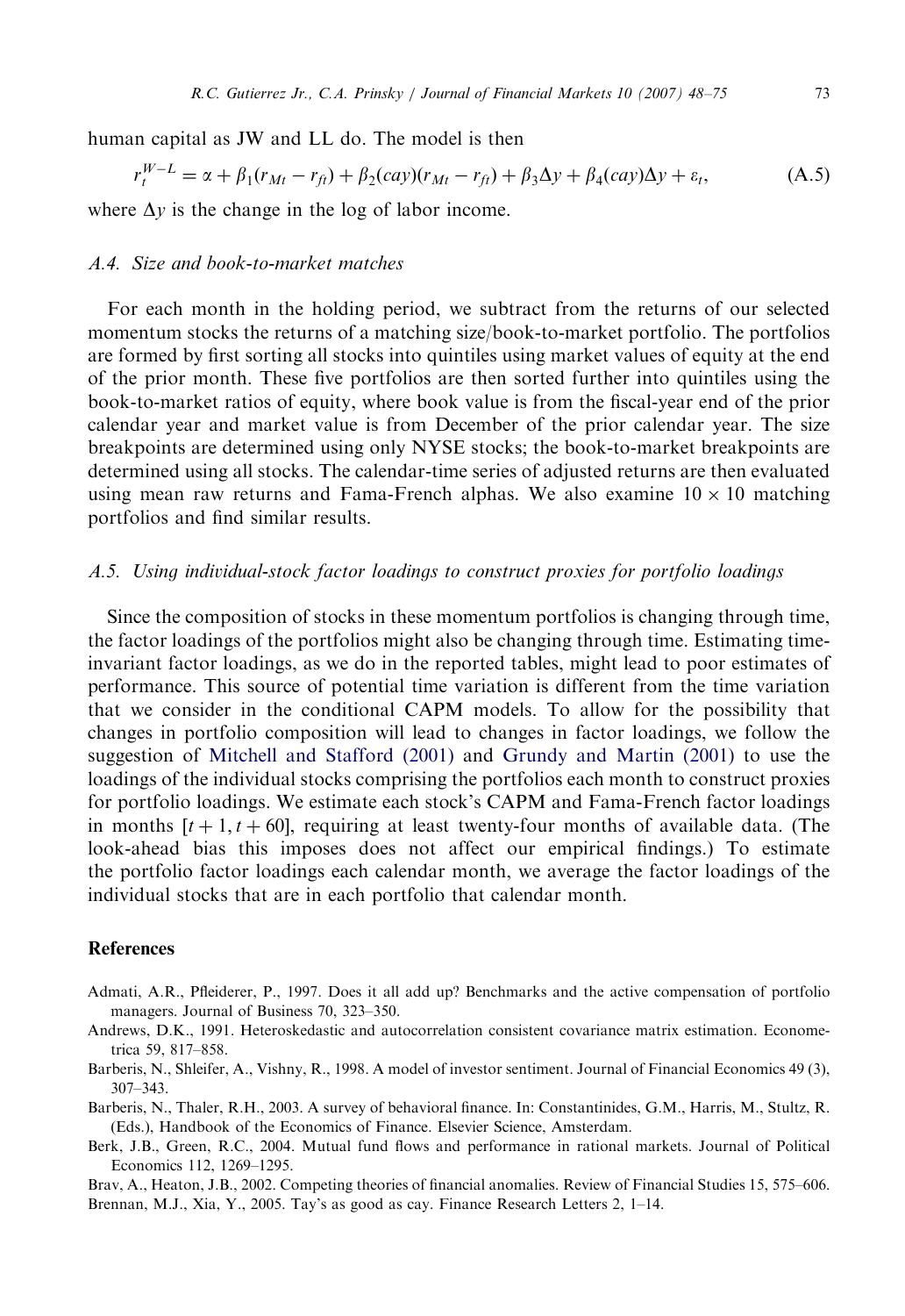- <span id="page-26-0"></span>Chan, L.K.C., Chen, H., Lakonishok, J., 2002. On mutual fund investment styles. Review of Financial Studies 15, 1407–1437.
- Chan, L.K.C., Jegadeesh, N., Lakonishok, J., 1996. Momentum strategies. Journal of Finance 51, 1681–1713.
- Chan, W.S., 2003. Stock price reaction to news and no-news: drift and reversal after headlines. Journal of Financial Economics 70, 223–260.
- Chen, Z., Knez, P., 1996. Portfolio performance measurement: theory and applications. Review of Financial Studies 9, 511–555.
- Cohen, R.B., Gompers, P.A., Vuolteenaho, T., 2002. Who underreacts to cash-flow news? Evidence from trading between individuals and institutions. Journal of Financial Economics 66, 409–462.
- Cooper, M., Gutierrez Jr., R.C., Hameed, A., 2004. Market states and momentum. Journal of Finance 59, 1345–1365.
- Dahlquist, M., Soderlind, P., 1999. Evaluating portfolio performance with stochastic discount factors. Journal of Business 72, 347–384.
- Daniel, K., Hirshleifer, D., Subrahmanyam, A., 1998. Investor psychology and investor security market underand overreactions. Journal of Finance 53, 1839–1886.
- Del Guercio, Diane, Tkac, Paula A., 2002. The determinants of the flow of funds of managed portfolios: mutual funds versus pension funds. Journal of Financial and Quantitative Analysis 37, 523–557.
- Dybvig, P.H., Farnsworth, H.K., Carpenter, J.N., 2004. Portfolio performance and agency. Working paper, Washington University in Saint Louis.
- Evans, R., 2004. Does alpha really matter? Evidence from mutual fund incubation, termination, and manager change. Working paper, Boston College.
- Fama, E.F., 1998. Market efficiency, long-term returns and behavioral finance. Journal of Financial Economics 49, 283–307.
- Fama, E.F., French, K.R., 1993. Common risk factors in the returns on stocks and bonds. Journal of Financial Economics 33, 3–56.
- Fama, E.F., French, K.R., 1996. Multifactor explanations of asset pricing anomalies. Journal of Finance 51, 55–84.
- Fama, E.F., French, K.R., 1997. Industry costs of equity. Journal of Financial Economics 43, 153–193.
- Farnsworth, H., Ferson, W., Jackson, D., Todd, S., 2002. Performance evaluation with stochastic discount factors. Journal of Business 75, 473–504.
- Farnsworth, H., Taylor, J., 2004. Evidence on the compensation of portfolio managers. Working paper, Washington University in St. Louis.
- Gallant, A.R., 1987. Nonlinear Statistical Models. Wiley, New York.
- Griffin, J.M., Harris, J., Topaloglu, S., 2005. The dynamics of institutional and individual trading. Journal of Finance 58, 2285–2320.
- Grinblatt, M., Han, B., 2005. Prospect theory, mental accounting and momentum. Journal of Financial Economics 78, 311–339.
- Grinblatt, M., Moskowitz, T.J., 2004. Predicting stock price movements from past returns: the role of consistency and tax-loss selling. Journal of Financial Economics 71, 541–579.
- Gruber, M.J., 1996. Another puzzle: the growth of actively managed mutual funds. Journal of Finance 51, 783–810.
- Grundy, B., Martin, S., 2001. Understanding the nature of the risks and the source of the rewards to momentum investing. Review of Financial Studies 14, 29–78.
- Hansen, L.P., Jagannathan, R., 1991. Implications of security market data for models of dynamic economies. Journal of Political Economy 99, 225–262.
- Hong, H., Stein, J., 1999. A unified theory of underreaction, momentum trading, and overreaction in asset markets. Journal of Finance 54, 2143–2184.
- Jagannathan, R., Wang, Z., 1996. The conditional CAPM and the cross-section of expected returns. Journal of Finance 51, 353.
- Jegadeesh, N., Titman, S., 1993. Returns to buying winners and selling losers: implications for stock market efficiency. Journal of Finance 48, 65–91.
- Jegadeesh, N., Titman, S., 2001. Profitability of momentum strategies: an evaluation of alternative explanations. Journal of Finance 56, 699–720.
- Korajczyk, R., Sadka, R., 2002. Are momentum profits robust to trading costs? Journal of Finance 59, 1039–1082.